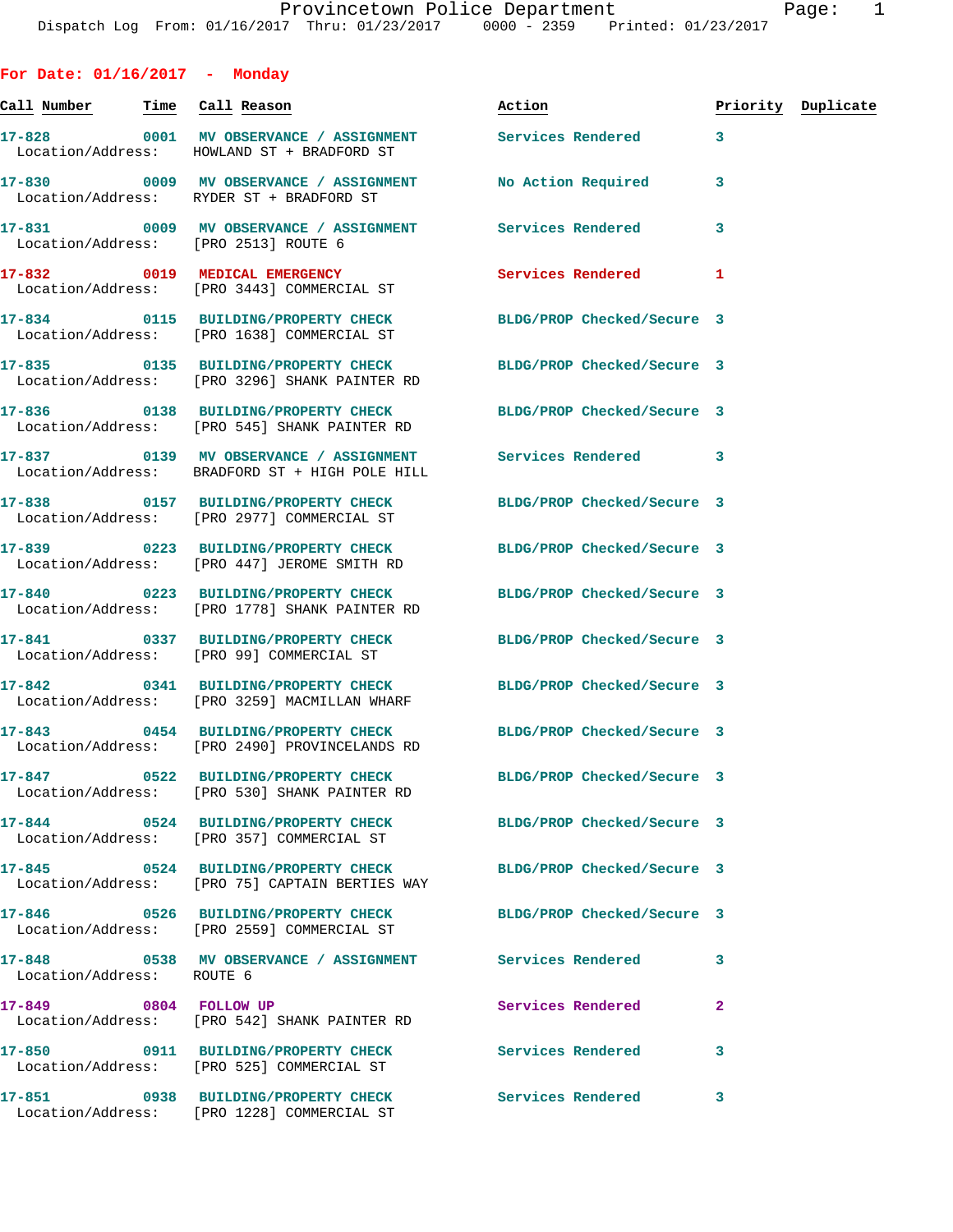|                     | Provincetown Police Department<br>Dispatch Log From: 01/16/2017 Thru: 01/23/2017 0000 - 2359 Printed: 01/23/2017 |                            |              |
|---------------------|------------------------------------------------------------------------------------------------------------------|----------------------------|--------------|
|                     | 17-852 0945 BUILDING/PROPERTY CHECK Services Rendered<br>Location/Address: [PRO 106] COMMERCIAL ST               |                            | 3            |
|                     | 17-853 0959 BUILDING/PROPERTY CHECK BLDG/PROP Checked/Secure 3<br>Location/Address: [PRO 2494] BRADFORD ST       |                            |              |
|                     | 17-854 1001 LOST WHITE IPHONE 6<br>Location/Address: [PRO 542] SHANK PAINTER RD                                  | <b>Services Rendered</b>   | 3            |
|                     | 17-855 1017 MV OBSERVANCE / ASSIGNMENT Services Rendered<br>Location/Address: SHANK PAINTER RD + PROVINCE RD     |                            | 3            |
|                     | 17-857 1055 MV OBSERVANCE / ASSIGNMENT Services Rendered<br>Location/Address: ALDEN ST + BRADFORD ST             |                            | 3            |
|                     | 17-860 1110 ANIMAL CALL/SEAGULL<br>Location/Address: [PRO 547] COMMERCIAL ST                                     | <b>Services Rendered</b>   | $\mathbf{2}$ |
| 17-858 1113 MV STOP | Location/Address: [PRO 175] COMMERCIAL ST                                                                        | <b>VERBAL WARNING</b>      | 3            |
|                     | 17-859 1113 BUILDING/PROPERTY CHECK BLDG/PROP Checked/Secure 3<br>Location/Address: [PRO 2540] RACE POINT RD     |                            |              |
| 17-861 1145 MV STOP | Location/Address: [PRO 2500] COMMERCIAL ST                                                                       | <b>VERBAL WARNING</b>      | 3            |
|                     | 17-863 1213 HAZARDS/TRASH<br>Location/Address: [PRO 537] SHANK PAINTER RD                                        | Removed Hazard             | $\mathbf{2}$ |
|                     | 17-864 1335 BUILDING/PROPERTY CHECK Services Rendered<br>Location/Address: [PRO 3259] MACMILLAN WHARF            |                            | 3            |
|                     | 17-865 1340 BUILDING/PROPERTY CHECK<br>Location/Address: [PRO 526] RYDER ST EXT                                  | <b>Services Rendered</b>   | 3            |
|                     | 17-866 1346 MV OBSERVANCE / ASSIGNMENT Services Rendered<br>Location/Address: BRADFORD ST + STANDISH ST          |                            | 3            |
| 17-867 1353 MV STOP | Location/Address: [PRO 2512] JEROME SMITH RD<br>Refer To Summons: 17-5-AR                                        | Citation/Warning Issued    | 3            |
|                     | 17-868 1421 BOAT/HARBORMASTER<br>Location/Address: [PRO 350] COMMERCIAL ST                                       | Services Rendered          | $\mathbf{2}$ |
|                     | 17-869 1521 BUILDING/PROPERTY CHECK BLDG/PROP Checked/Secure 3<br>Location/Address: [PRO 1638] COMMERCIAL ST     |                            |              |
|                     | 17-870 1522 MV OBSERVANCE / ASSIGNMENT Services Rendered<br>Location/Address: [PRO 3440] ROUTE 6                 |                            | 3            |
|                     | 17-871 1526 SUSPICIOUS PERSON<br>Location/Address: [PRO 2540] RACE POINT RD                                      | Services Rendered          | $\mathbf{2}$ |
| 17-872              | 1724 BUILDING/PROPERTY CHECK<br>Location/Address: [PRO 444] HIGH POLE HILL                                       | BLDG/PROP Checked/Secure 3 |              |
|                     | 17-873 1740 BUILDING/PROPERTY CHECK<br>Location/Address: [PRO 3259] MACMILLAN WHARF                              | BLDG/PROP Checked/Secure 3 |              |
|                     | 17-879 1800 ANNOYING PHONE CALLS<br>Location/Address: [PRO 542] SHANK PAINTER RD                                 | Services Rendered          | 3            |
|                     | 17-874 1803 MEDICAL EMERGENCY<br>Location/Address: [PRO 886] CONWAY ST                                           | Services Rendered          | 1            |
|                     | 17-875 1829 BUILDING/PROPERTY CHECK<br>Location/Address: [PRO 3259] MACMILLAN WHARF                              | BLDG/PROP Checked/Secure 3 |              |
| 17-878              | 1949 MV OBSERVANCE / ASSIGNMENT Services Rendered                                                                |                            | 3            |

Page:  $2$ <br>017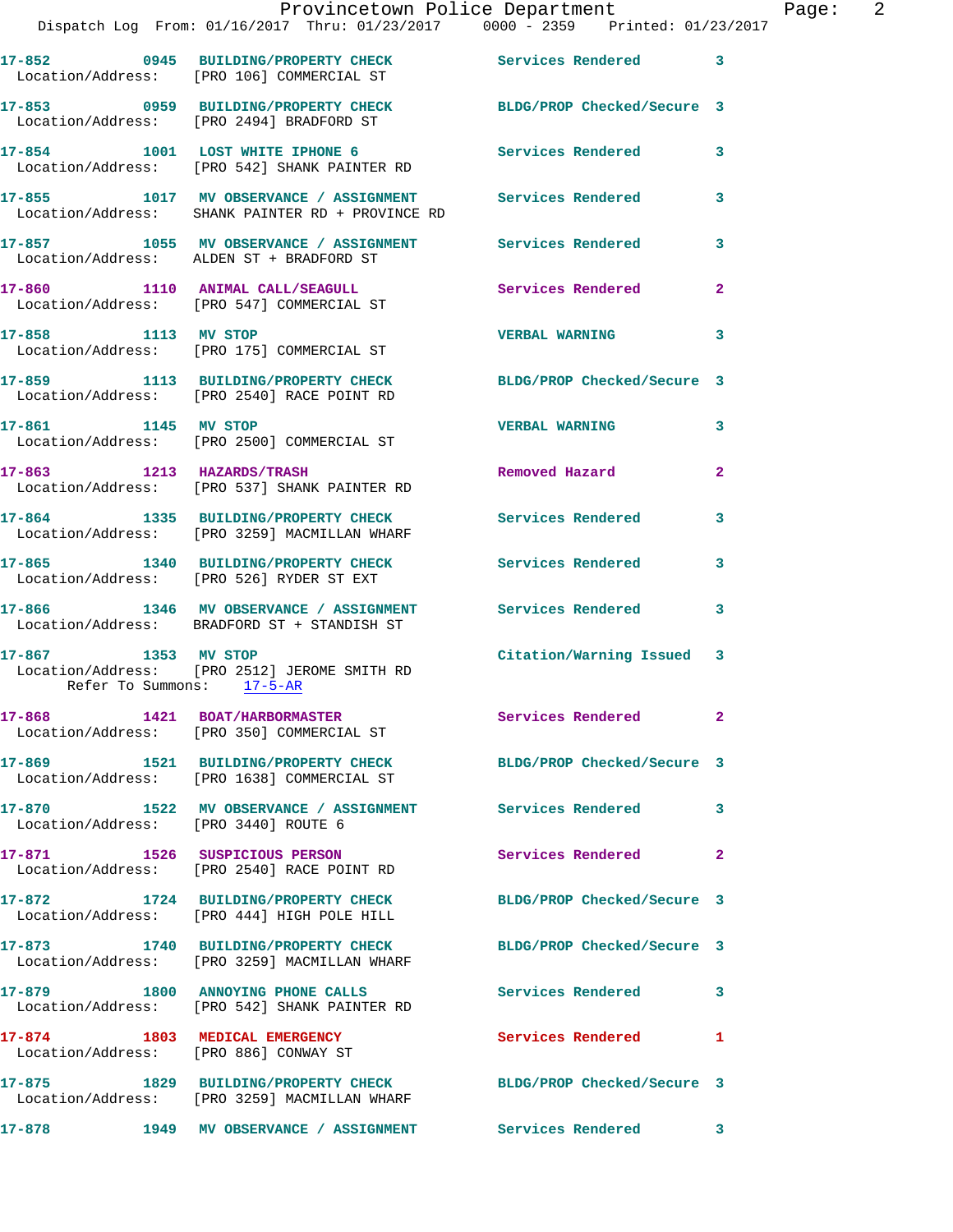|                                      | Dispatch Log From: 01/16/2017 Thru: 01/23/2017 0000 - 2359 Printed: 01/23/2017                                 | Provincetown Police Department | Page: 3 |  |
|--------------------------------------|----------------------------------------------------------------------------------------------------------------|--------------------------------|---------|--|
|                                      | Location/Address: [PRO 94] BRADFORD ST                                                                         |                                |         |  |
|                                      | 17-880 2024 MEDICAL EMERGENCY<br>Location/Address: [PRO 886] CONWAY ST                                         | Transported to Hospital 1      |         |  |
| Location/Address: [PRO 3287] ROUTE 6 | 17-882 2051 BUILDING/PROPERTY CHECK BLDG/PROP Checked/Secure 3                                                 |                                |         |  |
| Refer To Arrest: 17-6-AR             | 17-883 2123 SERVE WARRANT<br>Location/Address: [PRO 542] SHANK PAINTER RD                                      | Arrest(s) Made 3               |         |  |
|                                      | 17-884 2233 LOBBY TRAFFIC<br>Location/Address: [PRO 542] SHANK PAINTER RD                                      | Services Rendered 3            | 13      |  |
|                                      | 17-885 2339 BUILDING/PROPERTY CHECK BLDG/PROP Checked/Secure 3<br>Location/Address: [PRO 16] BRADFORD ST       |                                |         |  |
|                                      | 17-886 2354 MV STOP<br>Location/Address: [PRO 3430] COMMERCIAL ST                                              | No Action Required 3           |         |  |
|                                      | 17-887 2356 BUILDING/PROPERTY CHECK BLDG/PROP Checked/Secure 3<br>Location/Address: [PRO 530] SHANK PAINTER RD |                                |         |  |
| For Date: $01/17/2017$ - Tuesday     |                                                                                                                |                                |         |  |
|                                      | 17-888 0012 MV OBSERVANCE / ASSIGNMENT Services Rendered 3<br>Location/Address: BRADFORD ST + HOWLAND ST       |                                |         |  |
|                                      | 17-891 0049 BUILDING/PROPERTY CHECK<br>Location/Address: [PRO 3259] MACMILLAN WHARF                            | BLDG/PROP Checked/Secure 3     |         |  |
|                                      | 17-890 0056 BUILDING/PROPERTY CHECK BLDG/PROP Checked/Secure 3<br>Location/Address: [PRO 175] COMMERCIAL ST    |                                |         |  |
|                                      | 17-892 0102 MV OBSERVANCE / ASSIGNMENT<br>Location/Address: [PRO 2577] BRADFORD ST                             | No Action Required             | 3       |  |
|                                      | 17-893 0150 MV OBSERVANCE / ASSIGNMENT Services Rendered 3<br>Location/Address: BRADFORD ST + SHANK PAINTER RD |                                |         |  |
|                                      | 17-894 0210 BUILDING/PROPERTY CHECK BLDG/PROP Checked/Secure 3<br>Location/Address: [PRO 3259] MACMILLAN WHARF |                                |         |  |
| 17-895 0227 MV STOP                  | Location/Address: [PRO 2521] ROUTE 6                                                                           | <b>VERBAL WARNING</b>          | 3       |  |
|                                      | 17-896 0233 MEDICAL EMERGENCY<br>Location/Address: [PRO 1466] COMMERCIAL ST                                    | <b>PATIENT REFUSAL</b>         | 1       |  |
|                                      | 17-897 0503 BUILDING/PROPERTY CHECK BLDG/PROP Checked/Secure 3<br>Location/Address: [PRO 2898] JEROME SMITH RD |                                |         |  |
| Location/Address: ROUTE 6            | 17-898 0510 MV OBSERVANCE / ASSIGNMENT Services Rendered 3                                                     |                                |         |  |
|                                      | 17-899 0543 BUILDING/PROPERTY CHECK BLDG/PROP Checked/Secure 3<br>Location/Address: [PRO 182] COMMERCIAL ST    |                                |         |  |
| Location/Address: SHANK PAINTER RD   | 17-900 0602 MV OBSERVANCE / ASSIGNMENT No Action Required 3                                                    |                                |         |  |
| 17-902 0713 PET PANTRY               | Location/Address: [PRO 3296] SHANK PAINTER RD                                                                  | Services Rendered 3            |         |  |
|                                      | 17-903 0724 DELIVERY<br>Location/Address: [PRO 3015] BRADFORD ST                                               | Services Rendered              | 3       |  |
|                                      | 17-904 0743 BUILDING/PROPERTY CHECK Services Rendered 3<br>Location/Address: [PRO 1638] COMMERCIAL ST          |                                |         |  |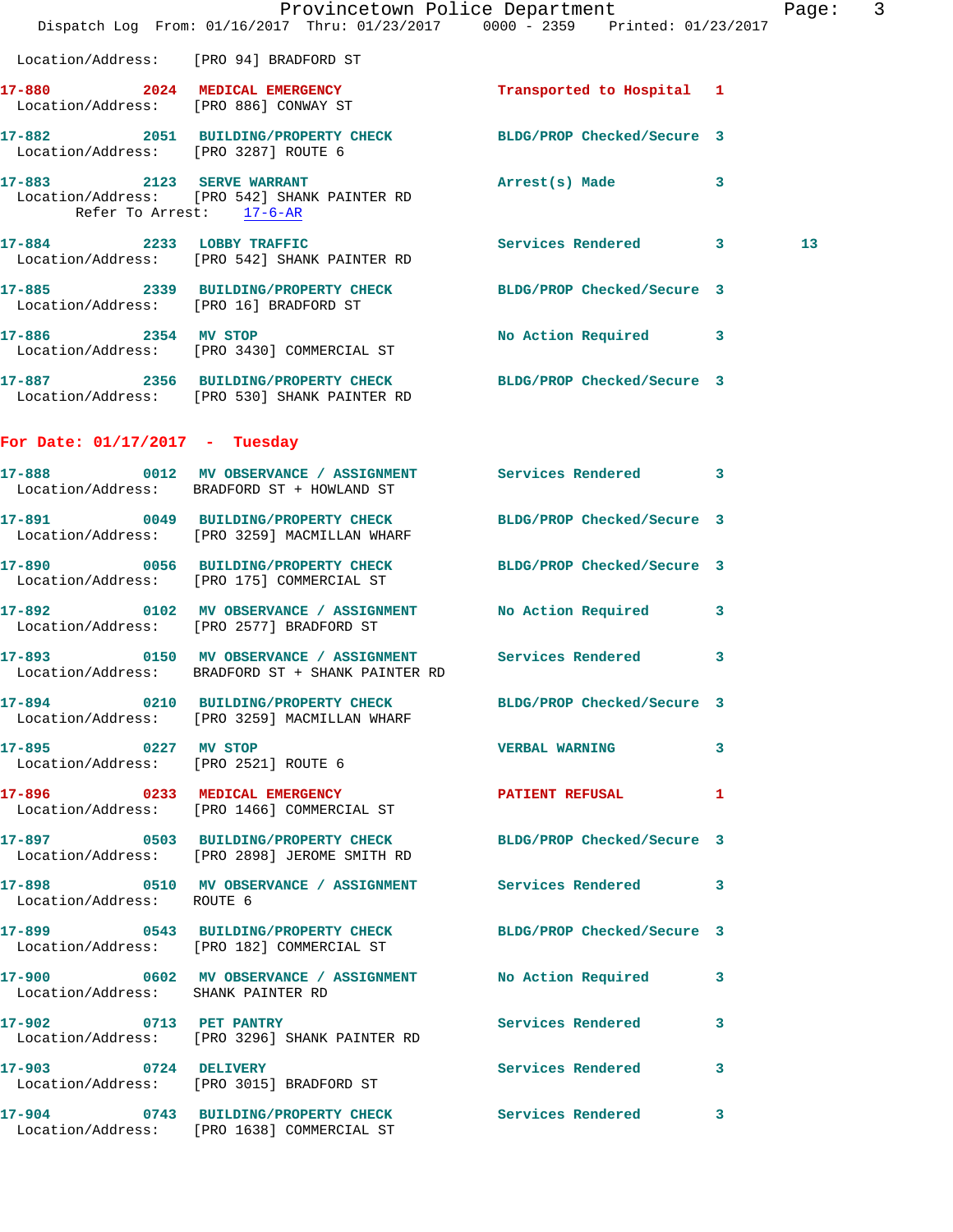|                           | Dispatch Log From: 01/16/2017 Thru: 01/23/2017 0000 - 2359 Printed: 01/23/2017                        |                            |                |
|---------------------------|-------------------------------------------------------------------------------------------------------|----------------------------|----------------|
|                           | 17-905 0745 BUILDING/PROPERTY CHECK<br>Location/Address: [PRO 526] RYDER ST EXT                       | Services Rendered          | 3              |
|                           | 17-906 0751 BUILDING/PROPERTY CHECK<br>Location/Address: [PRO 2540] RACE POINT RD                     | <b>Services Rendered</b>   | 3              |
| 17-907 0807 AT SCHOOL     | Location/Address: [PRO 569] WINSLOW ST                                                                | Services Rendered          | 3              |
| Refer To Arrest: 17-6-AR  | 17-908 0807 COURT RUN<br>Location/Address: [PRO 542] SHANK PAINTER RD                                 | Taken/Referred to Other    | 3              |
|                           | 17-909 0837 SUSPICIOUS ACTIVITY<br>Location/Address: [PRO 2540] RACE POINT RD                         | Taken/Referred to Other    | $\overline{2}$ |
|                           | 17-910 0919 BUILDING/PROPERTY CHECK<br>Location/Address: [PRO 2540] RACE POINT RD                     | Services Rendered          | 3              |
|                           | 17-911 0925 MEDICAL EMERGENCY<br>Location/Address: [PRO 1466] COMMERCIAL ST                           | <b>PATIENT REFUSAL</b>     | 1              |
|                           | 17-915 1042 BUILDING/PROPERTY CHECK<br>Location/Address: [PRO 2540] RACE POINT RD                     | <b>Services Rendered</b>   | 3              |
|                           | 17-918 1110 MV OBSERVANCE / ASSIGNMENT<br>Location/Address: BRADFORD ST + STANDISH ST                 | <b>Services Rendered</b>   | 3              |
| 17-919 1127 BURGLAR ALARM | Location/Address: [PRO 1935] BAYBERRY AVE                                                             | False Alarm                | 1              |
|                           | 17-920 1146 BUILDING/PROPERTY CHECK<br>Location/Address: [PRO 3259] MACMILLAN WHARF                   | BLDG/PROP Checked/Secure 3 |                |
|                           | 17-921 1151 PARK, WALK & TALK<br>Location: [PRO 3431] LOPES SQUARE                                    | Services Rendered          | $\mathbf{2}$   |
|                           | 17-922 1243 BUILDING/PROPERTY CHECK<br>Location/Address: [PRO 3296] SHANK PAINTER RD                  | Services Rendered          | 3              |
|                           | 17-923 1252 BUILDING/PROPERTY CHECK<br>Location/Address: [PRO 2540] RACE POINT RD                     | Services Rendered          | 3              |
| 17-924                    | 1255 BUILDING/PROPERTY CHECK<br>Location/Address: [PRO 518] RACE POINT RD                             | Services Rendered          | 3              |
|                           | 17-925 1301 BUILDING/PROPERTY CHECK<br>Location/Address: [PRO 3416] STABLE PATH                       | Services Rendered          | 3              |
| 17-926 1329 LOST KEYS     | Location/Address: [PRO 537] SHANK PAINTER RD                                                          | Services Rendered          | 3              |
|                           | 17-927 1339 BUILDING/PROPERTY CHECK<br>Location/Address: [PRO 2483] COMMERCIAL ST                     | Services Rendered          | 3              |
|                           | 17-928 1341 BUILDING/PROPERTY CHECK<br>Location/Address: [PRO 1228] COMMERCIAL ST                     | Services Rendered          | 3              |
|                           | 17-929 1343 BUILDING/PROPERTY CHECK<br>Location/Address: [PRO 106] COMMERCIAL ST                      | Services Rendered          | 3              |
|                           | 17-930 1404 MV OBSERVANCE / ASSIGNMENT<br>Location/Address: ALDEN ST + BRADFORD ST                    | <b>Services Rendered</b>   | 3              |
| 1457 SCHOOL<br>17-931     | Location/Address: [PRO 569] WINSLOW ST                                                                | Services Rendered          | 3              |
|                           | 17-933 1549 MV OBSERVANCE / ASSIGNMENT Services Rendered<br>Location/Address: [PRO 106] COMMERCIAL ST |                            | з              |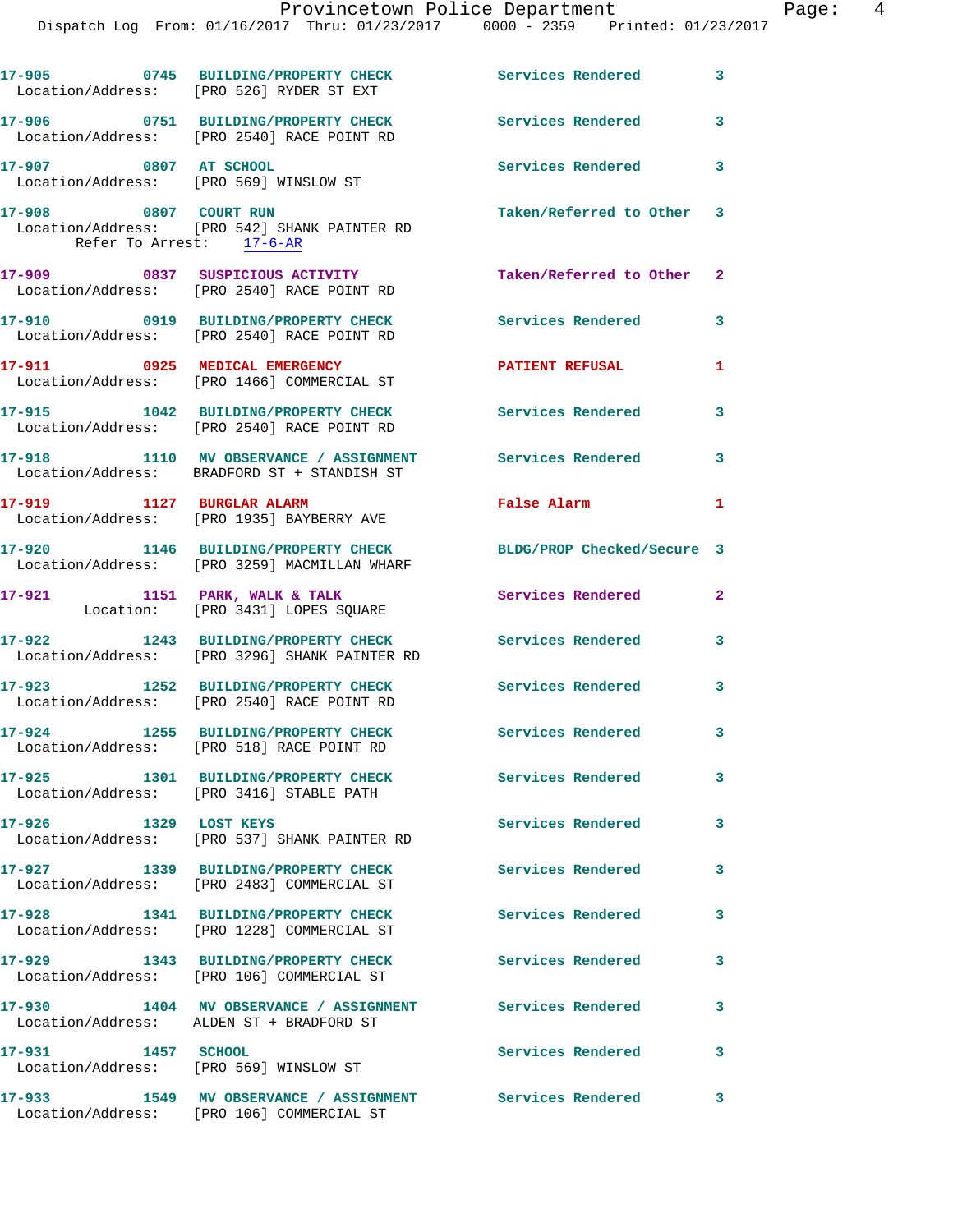|                                    | Provincetown Police Department Page: 5<br>Dispatch Log From: 01/16/2017 Thru: 01/23/2017 0000 - 2359 Printed: 01/23/2017 |                           |              |    |  |
|------------------------------------|--------------------------------------------------------------------------------------------------------------------------|---------------------------|--------------|----|--|
|                                    | 17-935 1647 MV OBSERVANCE / ASSIGNMENT Services Rendered 3<br>Location/Address: [PRO 2489] BRADFORD ST                   |                           |              |    |  |
| 17-936 1803 FOLLOW UP              | Location/Address: [PRO 542] SHANK PAINTER RD                                                                             | Services Rendered         | $\mathbf{2}$ |    |  |
|                                    | 17-937 1847 MV OBSERVANCE / ASSIGNMENT Services Rendered<br>Location/Address: [PRO 2489] BRADFORD ST                     |                           | $\mathbf{3}$ |    |  |
|                                    | 17-938 2023 MV OBSERVANCE / ASSIGNMENT Services Rendered 3<br>Location/Address: [PRO 3430] COMMERCIAL ST                 |                           |              |    |  |
|                                    | 17-939 2134 MEDICAL EMERGENCY<br>Location/Address: [PRO 823] COMMERCIAL ST                                               | Transported to Hospital 1 |              |    |  |
|                                    | 17-941 2329 BUILDING/PROPERTY CHECK Services Rendered 3<br>Location/Address: [PRO 3259] MACMILLAN WHARF                  |                           |              |    |  |
| For Date: $01/18/2017$ - Wednesday |                                                                                                                          |                           |              |    |  |
|                                    | 17-942 0002 LOBBY TRAFFIC<br>Location/Address: [PRO 542] SHANK PAINTER RD                                                | Services Rendered 2       |              | 18 |  |
|                                    | 17-943 0009 BUILDING/PROPERTY CHECK BLDG/PROP Checked/Secure 3<br>Location/Address: [PRO 16] BRADFORD ST                 |                           |              |    |  |
|                                    | 17-944 0020 BUILDING/PROPERTY CHECK BLDG/PROP Checked/Secure 3<br>Location/Address: [PRO 3259] MACMILLAN WHARF           |                           |              |    |  |
|                                    | 17-945 0059 BUILDING/PROPERTY CHECK BLDG/PROP Checked/Secure 3<br>Location/Address: [PRO 530] SHANK PAINTER RD           |                           |              |    |  |
|                                    | 17-947 0111 MV OBSERVANCE / ASSIGNMENT No Action Required 3<br>Location/Address: [PRO 2577] BRADFORD ST                  |                           |              |    |  |
|                                    | 17-946 0127 MV OBSERVANCE / ASSIGNMENT Services Rendered 3<br>Location/Address: COMMERCIAL ST + SNAIL RD                 |                           |              |    |  |
|                                    | 17-948 0135 BUILDING/PROPERTY CHECK Services Rendered<br>Location/Address: [PRO 2490] PROVINCELANDS RD                   |                           | 3            |    |  |
|                                    | 17-949 0139 MV STOP<br>Location/Address: [PRO 1886] BRADFORD ST                                                          | VERBAL WARNING 3          |              |    |  |
|                                    | 17-950 		 0220 MV OBSERVANCE / ASSIGNMENT No Action Required 3<br>Location/Address: [PRO 3912] SHANK PAINTER RD          |                           |              |    |  |
|                                    | 17-951 0249 BUILDING/PROPERTY CHECK BLDG/PROP Checked/Secure 3<br>Location/Address: [PRO 444] HIGH POLE HILL             |                           |              |    |  |
|                                    | 17-952 0257 BUILDING/PROPERTY CHECK BLDG/PROP Checked/Secure 3<br>Location/Address: [PRO 3609] COMMERCIAL ST             |                           |              |    |  |
|                                    | 17-953 		 0527 BUILDING/PROPERTY CHECK Services Rendered 3<br>Location/Address: [PRO 2206] COMMERCIAL ST                 |                           |              |    |  |
|                                    | 17-954 0529 MV OBSERVANCE / ASSIGNMENT No Action Required 3<br>Location/Address: SHANK PAINTER RD + CAPTAIN BERTIE RD    |                           |              |    |  |
|                                    | 17-955 		 0555 ASSIST CITIZEN 		 Services Rendered 3<br>Location/Address: [PRO 542] SHANK PAINTER RD                     |                           |              |    |  |
|                                    | 17-956 0621 SERVE WARRANT<br>Location/Address: [PRO 2169] COMMERCIAL ST                                                  | Could Not Locate          | 3            |    |  |
|                                    | 17-957 0814 SERVICE CALL/SCHOOL 5ervices Rendered 3<br>Location/Address: [PRO 569] WINSLOW ST                            |                           |              |    |  |
|                                    | 17-958 0832 SERVE WARRANT<br>  Location/Address:   STANDISH ST + COMMERCIAL ST                                           | Arrest(s) Made            | 3            |    |  |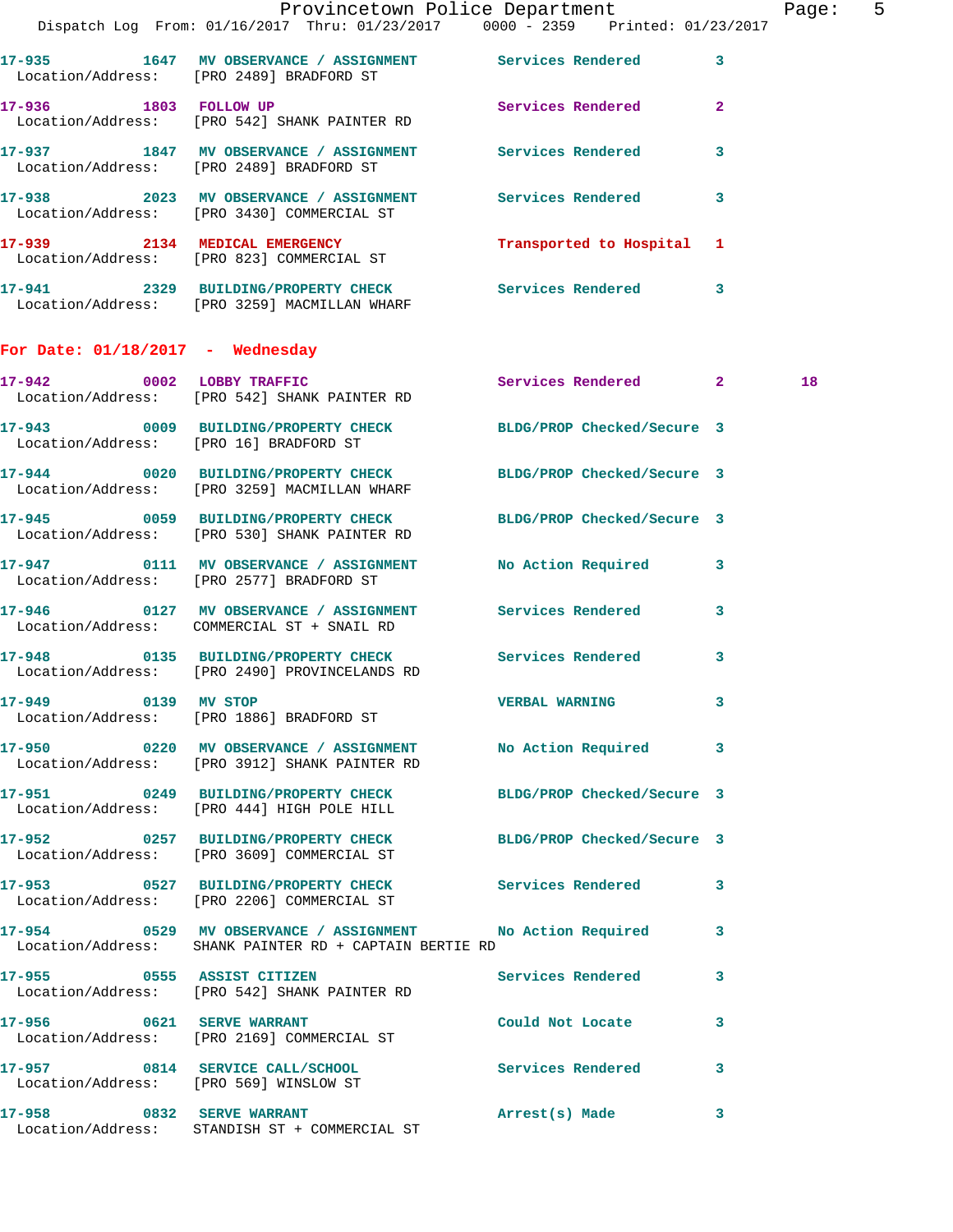|                                                             | Dispatch Log From: 01/16/2017 Thru: 01/23/2017 0000 - 2359 Printed: 01/23/2017                                        | Provincetown Police Department |                         | Page: 6 |  |
|-------------------------------------------------------------|-----------------------------------------------------------------------------------------------------------------------|--------------------------------|-------------------------|---------|--|
| Refer To Arrest: 17-7-AR                                    |                                                                                                                       |                                |                         |         |  |
|                                                             | 17-959 0842 ANIMAL CALL/PET PANTRY Services Rendered 2<br>Location/Address: [PRO 3296] SHANK PAINTER RD               |                                |                         |         |  |
|                                                             | 17-960 0849 BUILDING/PROPERTY CHECK BLDG/PROP Checked/Secure 3<br>Location/Address: [PRO 2483] COMMERCIAL ST          |                                |                         |         |  |
|                                                             | 17-961      0902   MV OBSERVANCE / ASSIGNMENT      Services Rendered      3<br>Location/Address:   [PRO 2521] ROUTE 6 |                                |                         |         |  |
|                                                             |                                                                                                                       |                                |                         |         |  |
|                                                             | 17-963 0957 FOLLOW UP<br>Location/Address: [PRO 542] SHANK PAINTER RD                                                 | SPOKEN TO                      | $\overline{\mathbf{2}}$ |         |  |
|                                                             | 17-964 1044 FOLLOW UP<br>Location/Address: [PRO 542] SHANK PAINTER RD                                                 | Services Rendered              | $\overline{2}$          |         |  |
|                                                             | 17-965 1140 ALARM - FIRE<br>Location/Address: [PRO 3222] ALDEN ST                                                     | Services Rendered 1            |                         |         |  |
|                                                             | 17-966 1201 FOLLOW UP<br>Location/Address: [PRO 542] SHANK PAINTER RD                                                 | Taken/Referred to Other 2      |                         |         |  |
|                                                             | 17-969 1325 BUILDING/PROPERTY CHECK BLDG/PROP Checked/Secure 3<br>Location/Address: [PRO 2494] BRADFORD ST            |                                |                         |         |  |
| Location/Address: [PRO 2754] ROUTE 6                        | 17-970 1338 ASSIST AGENCY / MUTUAL AID Services Rendered                                                              |                                | 3                       |         |  |
| Location/Address: [PRO 2513] ROUTE 6                        | 17-971 1350 MV OBSERVANCE / ASSIGNMENT Services Rendered 3                                                            |                                |                         |         |  |
| Location/Address: [PRO 2513] ROUTE 6                        | 17-972 1409 MV STOP                                                                                                   | Citation/Warning Issued 3      |                         |         |  |
| 17-973 1414 MV STOP<br>Location/Address: [PRO 2518] ROUTE 6 |                                                                                                                       | <b>VERBAL WARNING</b>          | 3                       |         |  |
| 17-974 1421 MV STOP<br>Location/Address: [PRO 2521] ROUTE 6 |                                                                                                                       | Citation/Warning Issued 3      |                         |         |  |
| 17-975 1457 AT SCHOOL                                       | Location/Address: [PRO 569] WINSLOW ST                                                                                | Services Rendered              | 3                       |         |  |
|                                                             | 17-976 1519 BUILDING/PROPERTY CHECK BLDG/PROP Checked/Secure 3<br>Location/Address: [PRO 2483] COMMERCIAL ST          |                                |                         |         |  |
| Location/Address: FRANKLIN ST                               | 17-977 1520 NEIGHBOR COMPLAINT/ARGUMENT Services Rendered                                                             |                                | 3                       |         |  |
|                                                             | 17-978 1557 BUILDING/PROPERTY CHECK<br>Location/Address: [PRO 2483] COMMERCIAL ST                                     | BLDG/PROP Checked/Secure 3     |                         |         |  |
| Location/Address: [PRO 2513] ROUTE 6                        | 17-979 1622 MV OBSERVANCE / ASSIGNMENT Services Rendered                                                              |                                | 3                       |         |  |
|                                                             | 17-980 1652 FOUND CELLPHONE/RETURNED<br>Location/Address: [PRO 2675] COMMERCIAL ST                                    | Services Rendered              | 3                       | 1       |  |
| 17-981 1654 FOUND CELLPHONE                                 | Location/Address: [PRO 105] COMMERCIAL ST                                                                             | Services Rendered              | 3                       |         |  |
|                                                             | 17-982 1705 BUILDING/PROPERTY CHECK<br>Location/Address: [PRO 3259] MACMILLAN WHARF                                   | BLDG/PROP Checked/Secure 3     |                         |         |  |
| 17-983<br>1711 FOUND KEYS                                   |                                                                                                                       | Services Rendered 3            |                         |         |  |

Location/Address: [PRO 1212] FRANKLIN ST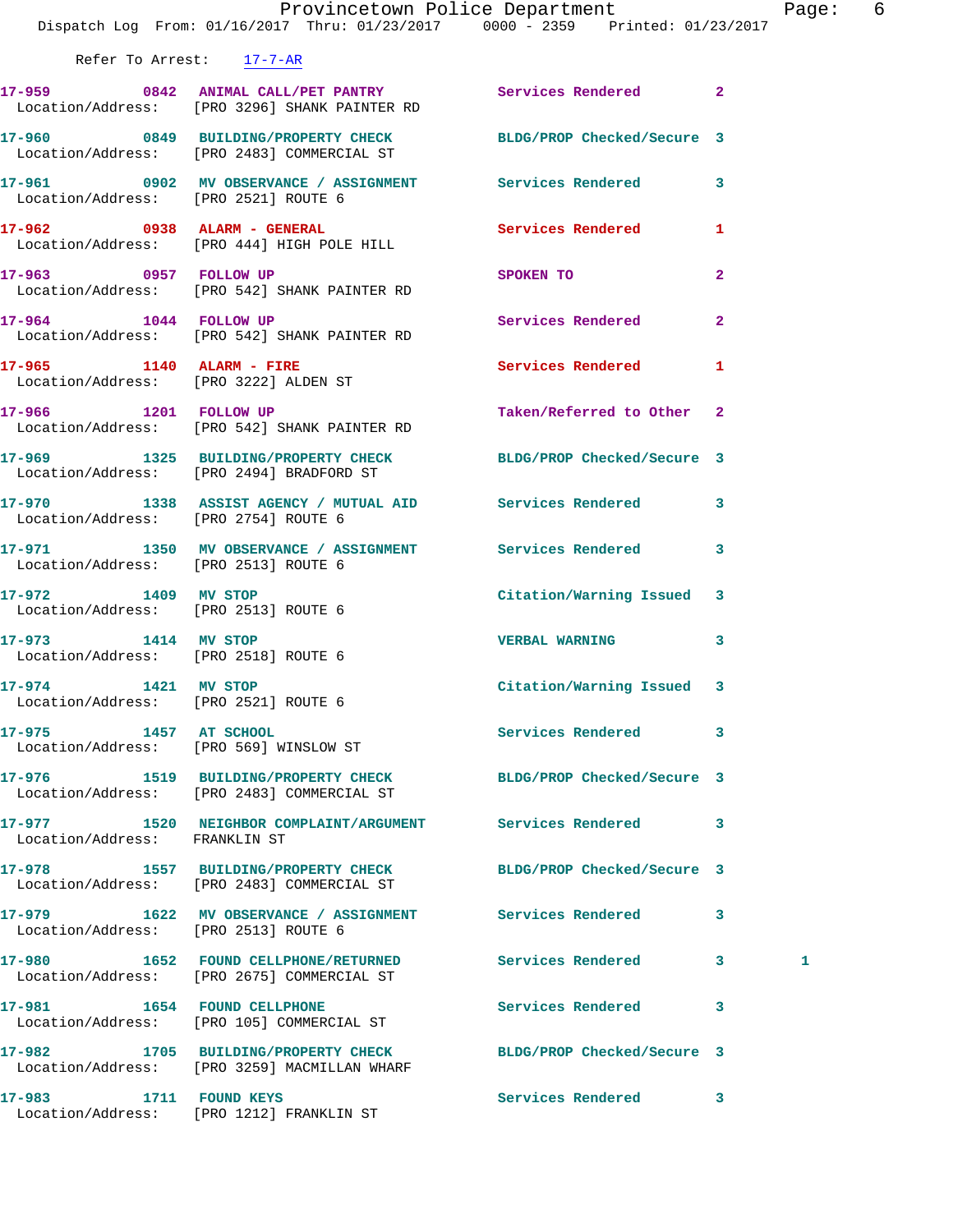|                                                        | Provincetown Police Department<br>Dispatch Log From: 01/16/2017 Thru: 01/23/2017   0000 - 2359   Printed: 01/23/2017 |                            |                | Page |
|--------------------------------------------------------|----------------------------------------------------------------------------------------------------------------------|----------------------------|----------------|------|
|                                                        |                                                                                                                      |                            |                |      |
|                                                        | 17-984 1721 ANIMAL CALL COULD Could Not Locate<br>Location/Address: [PRO 578] WINTHROP ST                            |                            | $\overline{2}$ |      |
|                                                        | 17-985 1819 COMPLAINT<br>Location/Address: [PRO 1174] WINTHROP ST                                                    | Services Rendered 3        |                |      |
| 17-986 1930 FOLLOW UP<br>Location/Address: FRANKLIN ST |                                                                                                                      | <b>EQLLOW UP</b>           | $\overline{a}$ |      |
|                                                        | 17-987 2043 BUILDING/PROPERTY CHECK BLDG/PROP Checked/Secure 3<br>Location/Address: [PRO 16] BRADFORD ST             |                            |                |      |
|                                                        | 17-988 2048 MV OBSERVANCE / ASSIGNMENT Services Rendered 3<br>Location/Address: BRADFORD ST + HOWLAND ST             |                            |                |      |
|                                                        | 17-989 2142 BUILDING/PROPERTY CHECK BLDG/PROP Checked/Secure 3<br>Location/Address: [PRO 519] RACE POINT RD          |                            |                |      |
|                                                        | 17-990 2208 BUILDING/PROPERTY CHECK BLDG/PROP Checked/Secure 3<br>Location/Address: [PRO 1778] SHANK PAINTER RD      |                            |                |      |
|                                                        | 17-991 2317 911 GENERAL/ASSIST CIT Services Rendered 1<br>Location/Address: [PRO 2647] SHANK PAINTER RD              |                            |                |      |
|                                                        | 17-992 2345 BUILDING/PROPERTY CHECK BLDG/PROP Checked/Secure 3<br>Location/Address: [PRO 530] SHANK PAINTER RD       |                            |                |      |
| For Date: $01/19/2017$ - Thursday                      |                                                                                                                      |                            |                |      |
|                                                        | 17-993 0001 MV OBSERVANCE / ASSIGNMENT Services Rendered 3<br>Location/Address: HOWLAND ST + BRADFORD ST             |                            |                |      |
|                                                        | 17-994 0002 LOBBY TRAFFIC Services Rendered<br>Location/Address: [PRO 542] SHANK PAINTER RD                          |                            | $\overline{2}$ | 19   |
|                                                        | 17-995 0003 MV OBSERVANCE / ASSIGNMENT Services Rendered 3<br>Location/Address: BRADFORD ST + RYDER ST               |                            |                |      |
|                                                        | 17-996 0023 MV OBSERVANCE / ASSIGNMENT No Action Required<br>Location/Address: SNAIL RD + COMMERCIAL ST              |                            | 3              |      |
|                                                        | 17-997 0051 BUILDING/PROPERTY CHECK<br>Location/Address: [PRO 444] HIGH POLE HILL                                    | BLDG/PROP Checked/Secure 3 |                |      |
|                                                        | 17-998 0117 BUILDING/PROPERTY CHECK BLDG/PROP Checked/Secure 3<br>Location/Address: [PRO 3259] MACMILLAN WHARF       |                            |                |      |
| Location/Address: ROUTE 6 + SNAIL RD                   | 17-999 0118 MV OBSERVANCE / ASSIGNMENT Services Rendered                                                             |                            | 3              |      |
|                                                        | 17-1000 0125 BUILDING/PROPERTY CHECK BLDG/PROP Checked/Secure 3<br>Location/Address: [PRO 357] COMMERCIAL ST         |                            |                |      |
|                                                        | 17-1001 0202 BUILDING/PROPERTY CHECK<br>Location/Address: [PRO 175] COMMERCIAL ST                                    | BLDG/PROP Checked/Secure 3 |                |      |
|                                                        | 17-1002 0206 MEDICAL EMERGENCY<br>Location/Address: [PRO 1011] NELSON AVE                                            | Transported to Hospital 1  |                |      |
|                                                        | 17-1003 0210 BUILDING/PROPERTY CHECK<br>Location/Address: [PRO 440] HARRY KEMP WAY                                   | BLDG/PROP Checked/Secure 3 |                |      |
|                                                        | 17-1004 0227 BUILDING/PROPERTY CHECK<br>Location/Address: [PRO 2540] RACE POINT RD                                   | <b>Services Rendered</b>   | 3              |      |
|                                                        | 17-1005 0257 BUILDING/PROPERTY CHECK<br>Location/Address: [PRO 1638] COMMERCIAL ST                                   | BLDG/PROP Checked/Secure 3 |                |      |
|                                                        | 17-1006 0301 BUILDING/PROPERTY CHECK BLDG/PROP Checked/Secure 3                                                      |                            |                |      |

Location/Address: [PRO 2539] RYDER ST EXT

Page: 7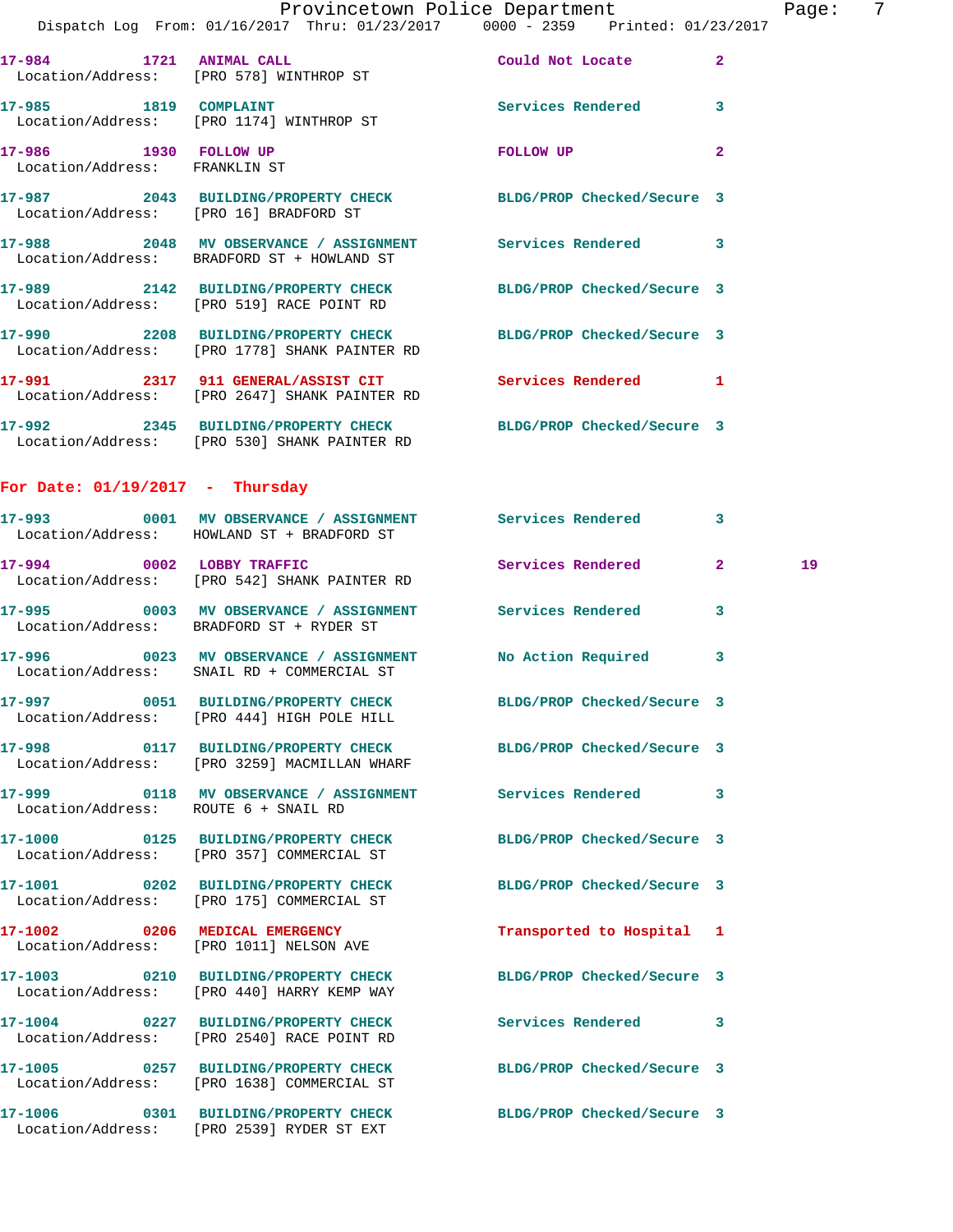| Location/Address: ROUTE 6                                                  |                                                                                       |                            | 3 |
|----------------------------------------------------------------------------|---------------------------------------------------------------------------------------|----------------------------|---|
|                                                                            | 17-1008 0510 BUILDING/PROPERTY CHECK<br>Location/Address: [PRO 1778] SHANK PAINTER RD | BLDG/PROP Checked/Secure 3 |   |
|                                                                            | 17-1009 0531 BUILDING/PROPERTY CHECK<br>Location/Address: [PRO 526] RYDER ST EXT      | BLDG/PROP Checked/Secure 3 |   |
| Location/Address: [PRO 58] BRADFORD ST                                     | 17-1010 0602 MV OBSERVANCE / ASSIGNMENT                                               | No Action Required         | 3 |
| 17-1011 0806 SERVICE CALL/SCHOOL<br>Location/Address: [PRO 569] WINSLOW ST |                                                                                       | <b>Services Rendered</b>   | 3 |
|                                                                            | 17-1012 0815 SERVICE CALL/SCHOOL<br>Location/Address: [PRO 569] WINSLOW ST            | Services Rendered          | 3 |
|                                                                            | 17-1013 0820 BUILDING/PROPERTY CHECK<br>Location/Address: [PRO 3287] ROUTE 6          | BLDG/PROP Checked/Secure 3 |   |
|                                                                            | 17-1014 0821 ANIMAL CALL/PET PANTRY<br>Location/Address: [PRO 3296] SHANK PAINTER RD  | <b>Services Rendered</b>   | 2 |
| 17-1015 0822 ALARM - GENERAL                                               | Location/Address: [PRO 1051] PILGRIM HEIGHTS RD                                       | BLDG/PROP Checked/Secure 1 |   |
| Location/Address: [PRO 2521] ROUTE 6                                       | 17-1016 6905 MV OBSERVANCE / ASSIGNMENT Services Rendered                             |                            | 3 |
| 17-1017 0915 ALARM - GENERAL                                               | Location/Address: [PRO 488] MAYFLOWER ST                                              | Services Rendered          | 1 |
|                                                                            | 17-1018 0917 MEDICAL EMERGENCY/D.O.T.<br>Location/Address: [PRO 440] HARRY KEMP WAY   | Transported to Hospital    | 1 |
| 17-1020 0932 MV COMPLAINT                                                  | Location/Address: PLEASANT ST + BRADFORD ST                                           | Services Rendered          | 2 |
|                                                                            | 17-1021 0940 BUILDING/PROPERTY CHECK<br>Location/Address: [PRO 3318] CEMETERY RD      | BLDG/PROP Checked/Secure 3 |   |
|                                                                            | 17-1022 0940 BUILDING/PROPERTY CHECK<br>Location/Address: [PRO 3317] CEMETERY RD      | BLDG/PROP Checked/Secure 3 |   |
|                                                                            | 17-1023 1008 BUILDING/PROPERTY CHECK<br>Location/Address: [PRO 3430] COMMERCIAL ST    | Services Rendered          | 3 |
|                                                                            | 17-1024 1020 MEDICAL EMERGENCY/EVAL<br>Location/Address: [PRO 1158] WINSLOW ST        | <b>PATIENT REFUSAL</b>     | 1 |
|                                                                            | 17-1025 1028 ANIMAL CALL/SEAGULL<br>Location/Address: CENTER ST + COMMERCIAL ST       | Services Rendered          | 2 |
|                                                                            | 17-1026 1028 BUILDING/PROPERTY CHECK<br>Location/Address: [PRO 2483] COMMERCIAL ST    | Services Rendered          | 3 |
|                                                                            | 17-1027 1032 BUILDING/PROPERTY CHECK<br>Location/Address: [PRO 2490] PROVINCELANDS RD | <b>Services Rendered</b>   | 3 |
| Location/Address: [PRO 2521] ROUTE 6                                       | 17-1029 1040 MV OBSERVANCE / ASSIGNMENT Services Rendered                             |                            | 3 |
| Location/Address: [PRO 16] BRADFORD ST                                     | 17-1028 1041 BUILDING/PROPERTY CHECK                                                  | Services Rendered          | 3 |
|                                                                            | 17-1030 1046 BUILDING/PROPERTY CHECK<br>Location/Address: [PRO 3259] MACMILLAN WHARF  | Services Rendered          | 3 |

**17-1031 1054 MV STOP VERBAL WARNING 3**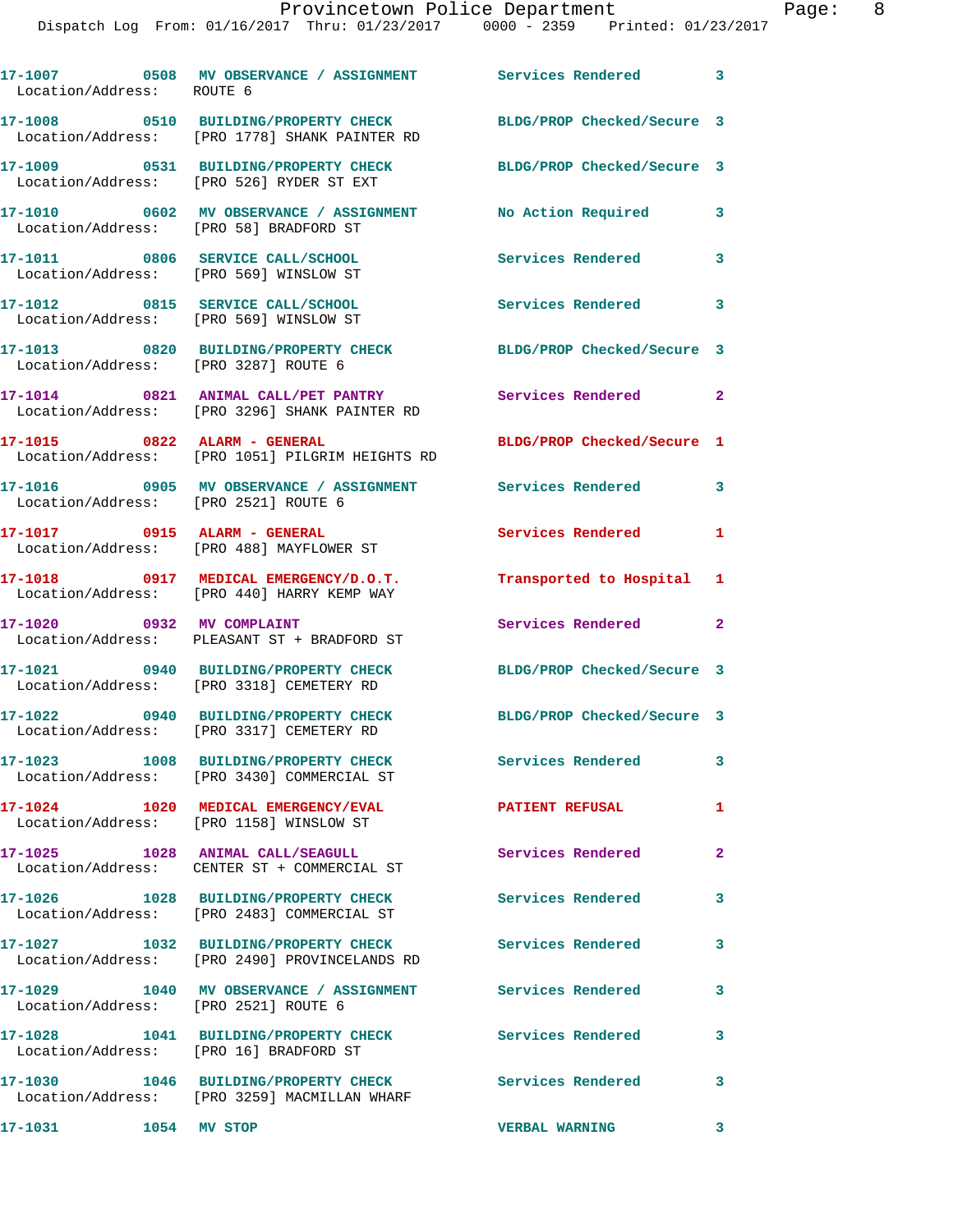|                                                                  | Provincetown Police Department<br>Dispatch Log From: 01/16/2017 Thru: 01/23/2017 0000 - 2359 Printed: 01/23/2017          |                                             |              | Page: 9 |  |
|------------------------------------------------------------------|---------------------------------------------------------------------------------------------------------------------------|---------------------------------------------|--------------|---------|--|
|                                                                  | Location/Address: [PRO 3430] COMMERCIAL ST                                                                                |                                             |              |         |  |
| Location: COMMODORE AVENUE                                       | 17-1032 1115 MV OBSERVANCE / ASSIGNMENT Services Rendered 3                                                               |                                             |              |         |  |
|                                                                  | 17-1033 1123 MEDICAL EMERGENCY/STROKE Transported to Hospital 1<br>Location/Address: [PRO 395] COMMERCIAL ST              |                                             |              |         |  |
|                                                                  | 17-1034 1153 ASSIST CITIZEN<br>Location/Address: [PRO 1257] COMMERCIAL ST                                                 | $\sim$ 3 and $\sim$ 3<br>SPOKEN TO          |              |         |  |
|                                                                  | 17-1035 1157 ANIMAL CALL/PAST OCCURRED SPOKEN TO 2<br>Location/Address: [PRO 3670] SHANK PAINTER RD                       |                                             |              |         |  |
|                                                                  | 17-1036 1209 BUILDING/PROPERTY CHECK BLDG/PROP Checked/Secure 3<br>Location/Address: [PRO 2898] JEROME SMITH RD           |                                             |              |         |  |
|                                                                  | 17-1037 1216 MV OBSERVANCE / ASSIGNMENT Services Rendered 3<br>Location/Address: ALDEN ST + BRADFORD ST                   |                                             |              |         |  |
|                                                                  | 17-1038 1243 BUILDING/PROPERTY CHECK Services Rendered 3<br>Location/Address: [PRO 2898] JEROME SMITH RD                  |                                             |              |         |  |
|                                                                  | 17-1039 1249 SERVICE CALL/SECURE DOOR Services Rendered 3<br>Location/Address: [PRO 395] COMMERCIAL ST                    |                                             |              |         |  |
|                                                                  | 17-1040 1251 SERVICE CALL/DRONE 60 Services Rendered 3<br>Location/Address: [PRO 197] COMMERCIAL ST                       |                                             |              |         |  |
|                                                                  | 17-1041 1322 ASSIST AGENCY / MUTUAL AID SPOKEN TO<br>Location/Address: COMMERCIAL ST + COURT ST                           |                                             | $\mathbf{3}$ |         |  |
|                                                                  | 17-1042 1330 FOLLOW UP<br>Location/Address: [PRO 1528] BROWNE ST                                                          | Services Rendered 2                         |              |         |  |
| Location/Address: [PRO 2] ALDEN ST                               | 17-1043 1336 MV OBSERVANCE / ASSIGNMENT Services Rendered                                                                 |                                             | $\mathbf{3}$ |         |  |
| 17-1044 1409 ANIMAL CALL                                         | Location/Address: [PRO 4003] COMMERCIAL ST                                                                                | Services Rendered 2                         |              |         |  |
| Location/Address: [PRO 2521] ROUTE 6                             | 17-1047 1548 MV OBSERVANCE / ASSIGNMENT Services Rendered                                                                 |                                             | 3            |         |  |
| 17-1049 1600 MV DISABLED<br>Location/Address: [PRO 2479] ROUTE 6 |                                                                                                                           | Services Rendered                           | $\mathbf{2}$ |         |  |
| 17-1050 1607 FOXES FED<br>Location/Address: [PRO 30] BRADFORD ST |                                                                                                                           | Services Rendered 2                         |              |         |  |
|                                                                  | 17-1051 1723 ANKLE INJURY<br>Location/Address: [PRO 569] WINSLOW ST                                                       | Services Rendered 1                         |              |         |  |
|                                                                  | 17-1052 1811 BURGLAR ALARM<br>Location/Address: [PRO 440] HARRY KEMP WAY                                                  | False Alarm <b>Exercise Service Service</b> | $\mathbf{1}$ |         |  |
|                                                                  | 17-1053 1903 DIFFICULTY BREATHING/TRANSPORT<br>Location/Address: [PRO 542] SHANK PAINTER RD<br>Refer To Arrest: $17-8-AR$ | Transported to Hospital 1                   |              |         |  |
| Location/Address: [PRO 2513] ROUTE 6                             | 17-1055 1934 MV OPERATIONS COMPLAINT Services Rendered 2                                                                  |                                             |              | 1       |  |
|                                                                  | 17-1056 2000 ELEVATOR ALARM<br>Location/Address: [PRO 440] HARRY KEMP WAY                                                 | False Alarm 1                               |              |         |  |
|                                                                  | 17-1057 2100 OPEN DOOR<br>Location/Address: [PRO 16] BRADFORD ST                                                          | BLD/PROP CHECKED UNSECUR 3                  |              |         |  |
|                                                                  | 17-1058 2118 BUILDING/PROPERTY CHECK BLDG/PROP Checked/Secure 3                                                           |                                             |              |         |  |

Location/Address: [PRO 530] SHANK PAINTER RD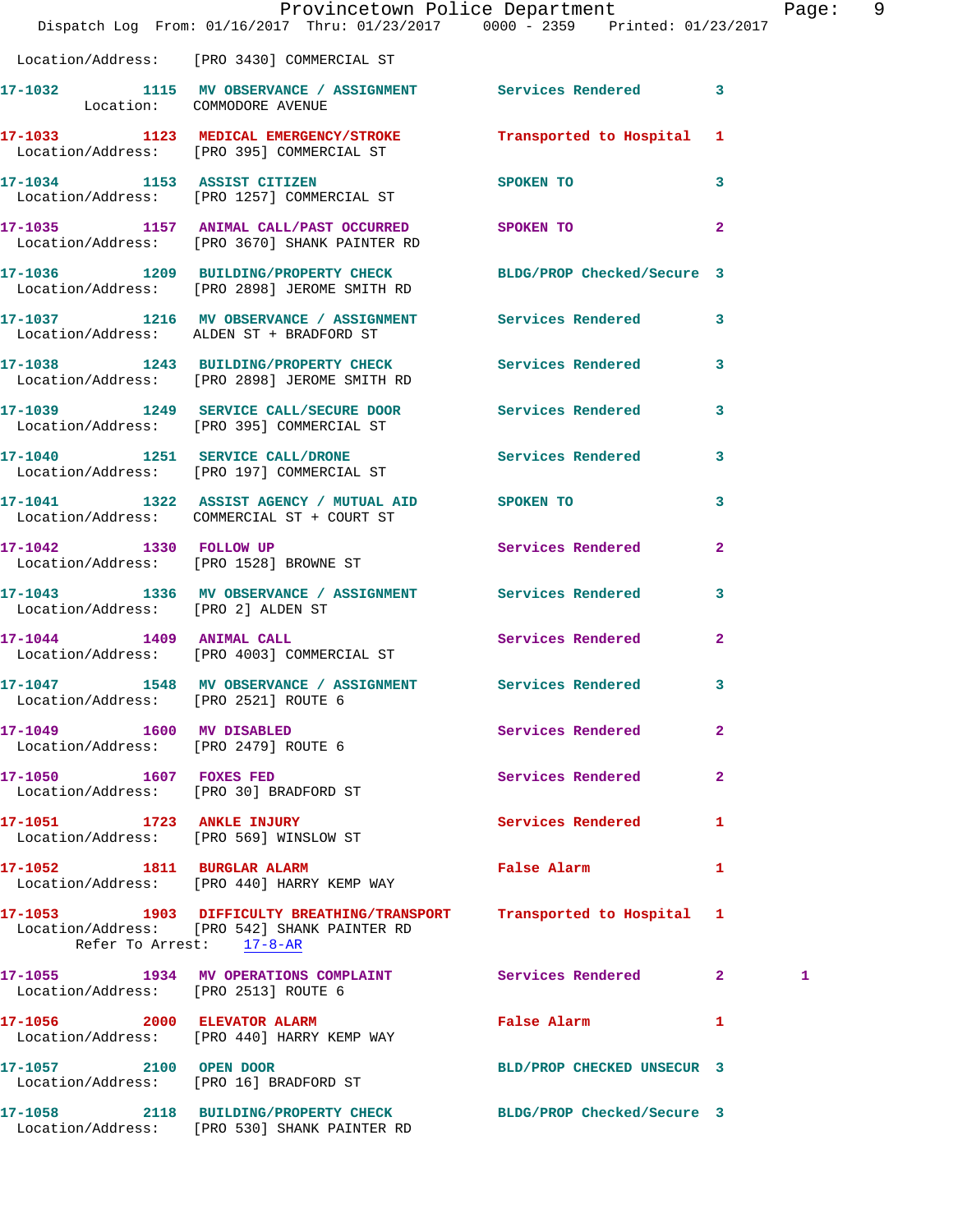| 17-1059<br>2135                      | MV COMPLAINT<br>Location/Address: [PRO 2483] COMMERCIAL ST                  | Services Rendered          |  |
|--------------------------------------|-----------------------------------------------------------------------------|----------------------------|--|
| 17-1060<br>2136                      | <b>BUILDING/PROPERTY CHECK</b><br>Location/Address: [PRO 519] RACE POINT RD | BLDG/PROP Checked/Secure 3 |  |
| 17–1061<br>2202<br>Location/Address: | MV OBSERVANCE / ASSIGNMENT<br>BRADFORD ST + RYDER ST                        | Services Rendered          |  |
| 17-1062<br>2215<br>Location/Address: | MV STOP<br>[PRO 536] SHANK PAINTER RD                                       | <b>VERBAL WARNING</b>      |  |
| 17-1064<br>2349<br>Location/Address: | <b>BUILDING/PROPERTY CHECK</b><br>[PRO 530] SHANK PAINTER RD                | BLDG/PROP Checked/Secure 3 |  |

## **For Date: 01/20/2017 - Friday**

|                                      | 17-1065       0002   MV OBSERVANCE / ASSIGNMENT       Services Rendered<br>Location/Address: [PRO 94] BRADFORD ST |                      | 3              |     |
|--------------------------------------|-------------------------------------------------------------------------------------------------------------------|----------------------|----------------|-----|
|                                      | 17-1066 0002 LOBBY TRAFFIC<br>Location/Address: [PRO 542] SHANK PAINTER RD                                        | Services Rendered    | 2 <sup>1</sup> | - 9 |
|                                      | 17-1067 0017 BUILDING/PROPERTY CHECK BLDG/PROP Checked/Secure 3<br>Location/Address: [PRO 3259] MACMILLAN WHARF   |                      |                |     |
|                                      | 17-1068 0021 MV OBSERVANCE / ASSIGNMENT<br>Location/Address: [PRO 3912] SHANK PAINTER RD                          | No Action Required 3 |                |     |
|                                      | 17-1069 0039 BUILDING/PROPERTY CHECK BLDG/PROP Checked/Secure 3<br>Location/Address: [PRO 2859] BRADFORD ST       |                      |                |     |
|                                      | Location/Address: SNAIL RD + COMMERCIAL ST                                                                        |                      | $\mathbf{3}$   |     |
|                                      | 17-1071 6042 MV OBSERVANCE / ASSIGNMENT Services Rendered<br>Location/Address: HOWLAND ST + BRADFORD ST           |                      | 3              |     |
|                                      | 17-1072 0118 BUILDING/PROPERTY CHECK BLDG/PROP Checked/Secure 3<br>Location/Address: [PRO 1886] BRADFORD ST       |                      |                |     |
| Location/Address: ROUTE 6 + SNAIL RD | 17-1073 0136 MV OBSERVANCE / ASSIGNMENT Services Rendered 3                                                       |                      |                |     |
|                                      | 17-1074 0200 BUILDING/PROPERTY CHECK BLDG/PROP Checked/Secure 3<br>Location/Address: [PRO 447] JEROME SMITH RD    |                      |                |     |
|                                      | 17-1075 0202 BUILDING/PROPERTY CHECK BLDG/PROP Checked/Secure 3<br>Location/Address: [PRO 440] HARRY KEMP WAY     |                      |                |     |
|                                      | 17-1076 0205 BUILDING/PROPERTY CHECK BLDG/PROP Checked/Secure 3<br>Location/Address: [PRO 554] TREMONT ST         |                      |                |     |
|                                      | 17-1077 0236 BUILDING/PROPERTY CHECK BLDG/PROP Checked/Secure 3<br>Location/Address: [PRO 379] COMMERCIAL ST      |                      |                |     |
|                                      | 17-1078 0256 BUILDING/PROPERTY CHECK BLDG/PROP Checked/Secure 3<br>Location/Address: [PRO 1780] JOHNSON ST        |                      |                |     |
|                                      | 17-1079 0348 BUILDING/PROPERTY CHECK BLDG/PROP Checked/Secure 3<br>Location/Address: [PRO 3609] COMMERCIAL ST     |                      |                |     |
|                                      | 17-1080 0420 BUILDING/PROPERTY CHECK BLDG/PROP Checked/Secure 3<br>Location/Address: [PRO 516] RACE POINT RD      |                      |                |     |
| Refer To P/C: 17-9-AR                | 17-1081 0424 MEDICAL EMERGENCY<br>Location/Address: [PRO 542] SHANK PAINTER RD                                    | PATIENT REFUSAL      | 1              |     |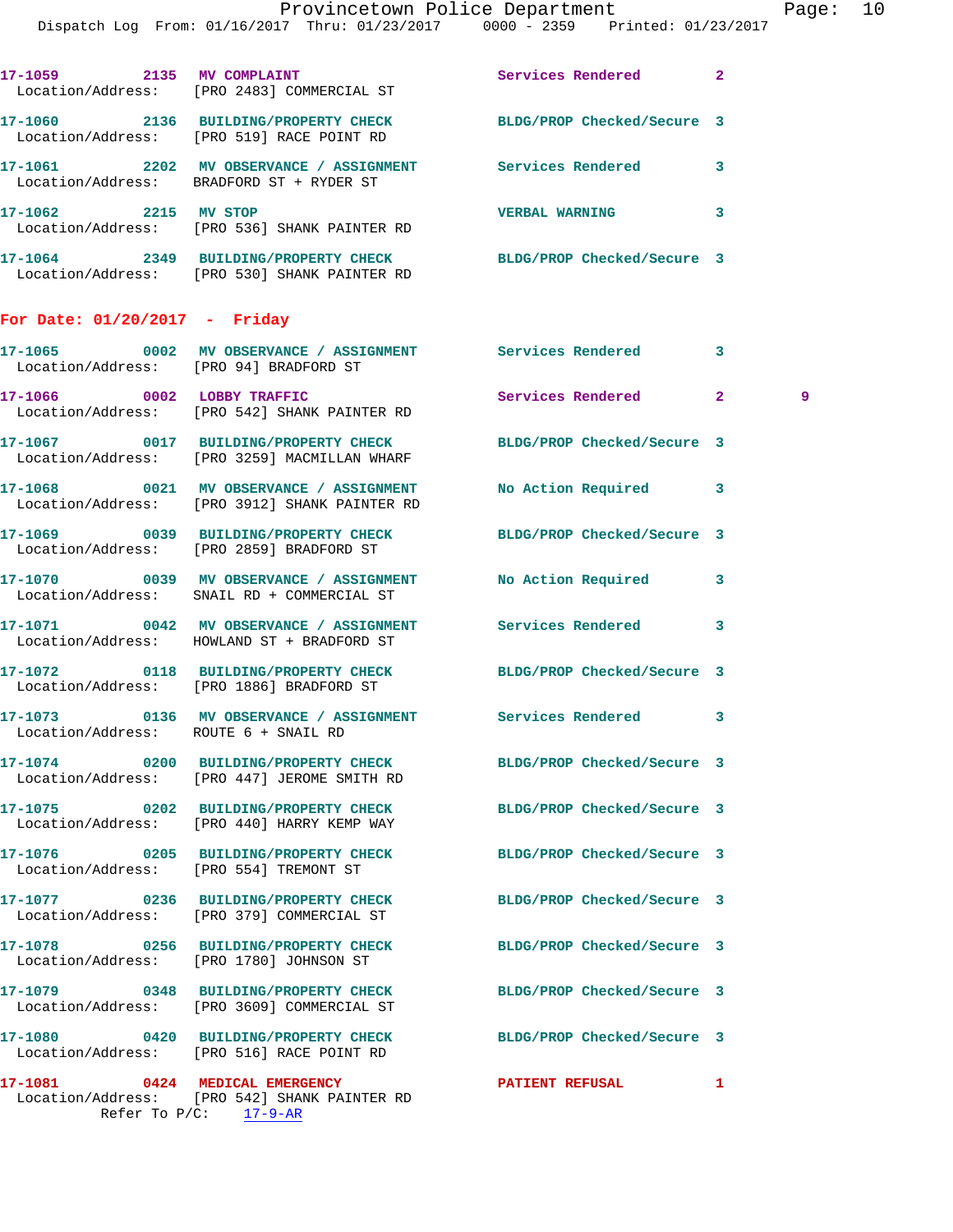|                                       | Provincetown Police Department<br>Dispatch Log From: 01/16/2017 Thru: 01/23/2017 0000 - 2359 Printed: 01/23/2017 |                            |                |
|---------------------------------------|------------------------------------------------------------------------------------------------------------------|----------------------------|----------------|
|                                       |                                                                                                                  |                            |                |
|                                       | 17-1082 0519 BUILDING/PROPERTY CHECK Services Rendered<br>Location/Address: [PRO 2490] PROVINCELANDS RD          |                            | 3              |
|                                       | 17-1083 0530 BUILDING/PROPERTY CHECK BLDG/PROP Checked/Secure 3<br>Location/Address: [PRO 444] HIGH POLE HILL    |                            |                |
|                                       | 17-1084 0537 BUILDING/PROPERTY CHECK<br>Location/Address: [PRO 433] RYDER ST EXT                                 | <b>Services Rendered</b>   | 3              |
|                                       | 17-1085 0539 BUILDING/PROPERTY CHECK<br>Location/Address: [PRO 3430] COMMERCIAL ST                               | <b>Services Rendered</b>   | 3              |
|                                       | 17-1087 0601 MV OBSERVANCE / ASSIGNMENT<br>Location/Address: [PRO 58] BRADFORD ST                                | No Action Required         | 3              |
| Location/Address: [PRO 521] ROUTE 6   | 17-1088 0628 BUILDING/PROPERTY CHECK                                                                             | <b>Services Rendered</b>   | 3              |
| Location/Address: [PRO 3287] ROUTE 6  | 17-1089 0721 BUILDING/PROPERTY CHECK                                                                             | BLDG/PROP Checked/Secure 3 |                |
|                                       | 17-1091 0754 BUILDING/PROPERTY CHECK<br>Location/Address: [PRO 2483] COMMERCIAL ST                               | <b>Services Rendered</b>   | 3              |
| Refer To Arrest: 17-8-AR              | 17-1090 0759 SERVICE CALL/COURT<br>Location/Address: [PRO 542] SHANK PAINTER RD                                  | Services Rendered          | 3              |
|                                       | 17-1092 0759 BUILDING/PROPERTY CHECK BLDG/PROP Checked/Secure 3<br>Location/Address: [PRO 2490] PROVINCELANDS RD |                            |                |
|                                       | 17-1093 0811 SERVICE CALL/SCHOOL<br>Location/Address: [PRO 569] WINSLOW ST                                       | <b>Services Rendered</b>   | 3              |
|                                       | 17-1094  0904 MV OBSERVANCE / ASSIGNMENT Services Rendered<br>Location/Address: [PRO 2489] BRADFORD ST           |                            | 3              |
| 17-1095 0926 911 GENERAL              | Location/Address: [PRO 182] COMMERCIAL ST                                                                        | Services Rendered          | 1              |
|                                       | 17-1096 0950 BUILDING/PROPERTY CHECK<br>Location/Address: [PRO 3430] COMMERCIAL ST                               | Services Rendered          | 3              |
|                                       | 17-1098 1033 ANIMAL CALL/PET PANTRY Services Rendered<br>Location/Address: [PRO 3296] SHANK PAINTER RD           |                            | $\mathbf{2}$   |
|                                       | 17-1099 1041 ALARM - FIRE<br>Location/Address: [PRO 3117] COMMERCIAL ST                                          | False Alarm                | 1              |
| Location/Address: [PRO 3222] ALDEN ST | 17-1100 1117 MEDICAL EMERGENCY/D.O.T. Transported to Hospital                                                    |                            | 1              |
|                                       | 17-1102 1145 ANIMAL CALL/SQUIRREL 200 Services Rendered<br>Location/Address: [PRO 4003] COMMERCIAL ST            |                            | $\mathbf{2}$   |
|                                       | 17-1103 1154 LARCENY / FORGERY / FRAUD SPOKEN TO<br>Location/Address: [PRO 442] HARRY KEMP WAY                   |                            | $\mathbf{2}$   |
|                                       | 17-1104 1159 ANIMAL CALL/MEAT SCRAPS Services Rendered<br>Location/Address: [PRO 442] HARRY KEMP WAY             |                            | $\mathbf{2}$   |
| 17-1105 1213 ASSIST CITIZEN           | Location/Address: [PRO 1491] STANDISH ST                                                                         | <b>Services Rendered</b>   | 3              |
|                                       | 17-1107 1300 ANIMAL CALL/FOX<br>Location/Address: [PRO 30] BRADFORD ST                                           | <b>SPOKEN TO</b>           | $\overline{a}$ |
|                                       | 17-1106 1315 LARCENY /FORGERY / FRAUD SPOKEN TO<br>Location/Address: [PRO 3296] SHANK PAINTER RD                 |                            | 2              |
|                                       | 17-1108 1436 ASSIST AGENCY / MUTUAL AID Services Rendered                                                        |                            | 3              |

Page:  $11$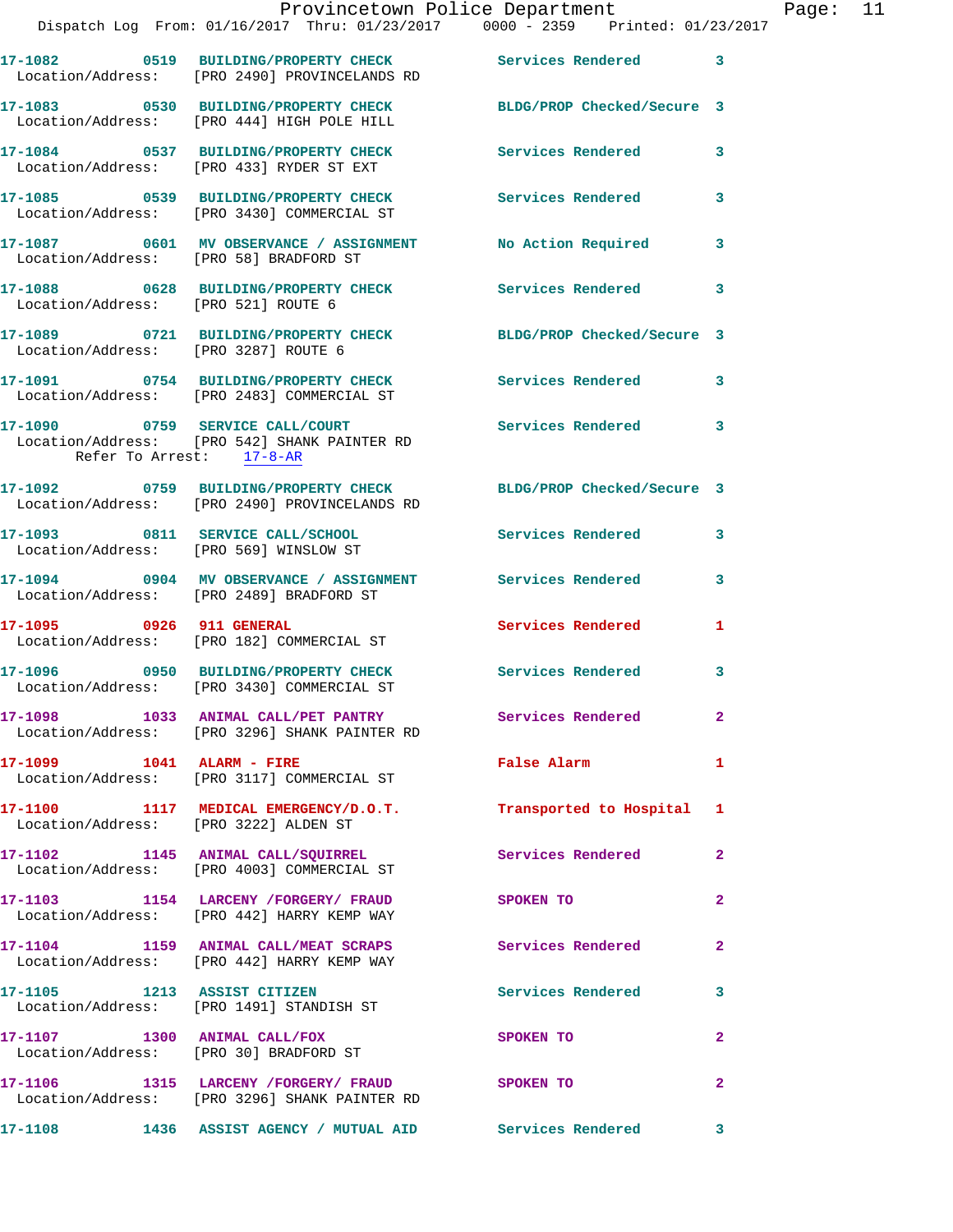|                                                              | Dispatch Log From: $01/16/2017$ Thru: $01/23/2017$ 0000 - 2359 Printed: $01/23/2017$                            | Provincetown Police Department | Page: 12       |
|--------------------------------------------------------------|-----------------------------------------------------------------------------------------------------------------|--------------------------------|----------------|
|                                                              | Location/Address: [PRO 542] SHANK PAINTER RD                                                                    |                                |                |
|                                                              | 17-1109 1454 PARK, WALK & TALK Services Rendered<br>Location/Address: [PRO 569] WINSLOW ST                      |                                | $\overline{2}$ |
|                                                              | 17-1110 1524 BUILDING/PROPERTY CHECK BLDG/PROP Checked/Secure 3<br>Location/Address: [PRO 2898] JEROME SMITH RD |                                |                |
|                                                              | 17-1111 1558 BUILDING/PROPERTY CHECK BLDG/PROP Checked/Secure 3<br>Location/Address: [PRO 3430] COMMERCIAL ST   |                                |                |
|                                                              | 17-1112 1559 SMELL OF PROPANE<br>Location/Address: [PRO 3188] MEADOW RD                                         | Services Rendered 2            |                |
|                                                              | 17-1113 1602 MEDICAL EMERGENCY<br>Location/Address: [PRO 440] HARRY KEMP WAY                                    | Transported to Hospital 1      |                |
| Location/Address: [PRO 3440] ROUTE 6                         | 17-1115 1627 MV OBSERVANCE / ASSIGNMENT Services Rendered 3                                                     |                                |                |
|                                                              | 17-1116 1651 MV OBSERVANCE / ASSIGNMENT Services Rendered<br>Location/Address: SHANK PAINTER RD + BRADFORD ST   |                                | 3              |
|                                                              | 17-1117 1713 BUILDING/PROPERTY CHECK BLDG/PROP Checked/Secure 3<br>Location/Address: [PRO 3259] MACMILLAN WHARF |                                |                |
|                                                              | 17-1118 1748 BUILDING/PROPERTY CHECK BLDG/PROP Checked/Secure 3<br>Location/Address: [PRO 2206] COMMERCIAL ST   |                                |                |
| 17-1119 1810 MV STOP                                         | Location/Address: [PRO 3004] BRADFORD ST                                                                        | <b>VERBAL WARNING</b>          | 3              |
|                                                              | 17-1120 1929 BUILDING/PROPERTY CHECK BLDG/PROP Checked/Secure 3<br>Location/Address: [PRO 16] BRADFORD ST       |                                |                |
| Location/Address: SNAIL RD                                   | 17-1121 1940 MV OBSERVANCE / ASSIGNMENT Services Rendered                                                       |                                | 3              |
| 17-1122 1945 MV STOP                                         | Location/Address: BRADFORD ST + ALDEN ST                                                                        | <b>VERBAL WARNING</b>          | 3              |
| 17-1123 1957 MV STOP                                         | Location/Address: RAILROAD AVE + BRADFORD ST                                                                    | <b>VERBAL WARNING</b>          | 3              |
| 17-1124 2009 FOUND/CASH                                      | Location/Address: [PRO 3296] SHANK PAINTER RD                                                                   | Services Rendered              | 3              |
|                                                              | 17-1125 2022 BUILDING/PROPERTY CHECK BLDG/PROP Checked/Secure 3<br>Location/Address: [PRO 306] COMMERCIAL ST    |                                |                |
| 17-1126 2029 MV STOP<br>Location/Address: [PRO 2518] ROUTE 6 |                                                                                                                 | <b>VERBAL WARNING</b>          | 3              |
|                                                              | 17-1127 2126 BUILDING/PROPERTY CHECK BLDG/PROP Checked/Secure 3<br>Location/Address: [PRO 175] COMMERCIAL ST    |                                |                |
|                                                              | 17-1128 2144 BUILDING/PROPERTY CHECK<br>Location/Address: [PRO 2490] PROVINCELANDS RD                           | BLDG/PROP Checked/Secure 3     |                |
|                                                              | 17-1129 2338 BUILDING/PROPERTY CHECK BLDG/PROP Checked/Secure 3<br>Location/Address: [PRO 3259] MACMILLAN WHARF |                                |                |
|                                                              | 17-1132 2358 MV OBSERVANCE / ASSIGNMENT Services Rendered<br>Location/Address: BRADFORD ST + RYDER ST           |                                | 3              |
|                                                              |                                                                                                                 |                                |                |

## **For Date: 01/21/2017 - Saturday**

| 17-1130           | 0000 LOBBY TRAFFIC         |  |  | Services Rendered |  |
|-------------------|----------------------------|--|--|-------------------|--|
| Location/Address: | [PRO 542] SHANK PAINTER RD |  |  |                   |  |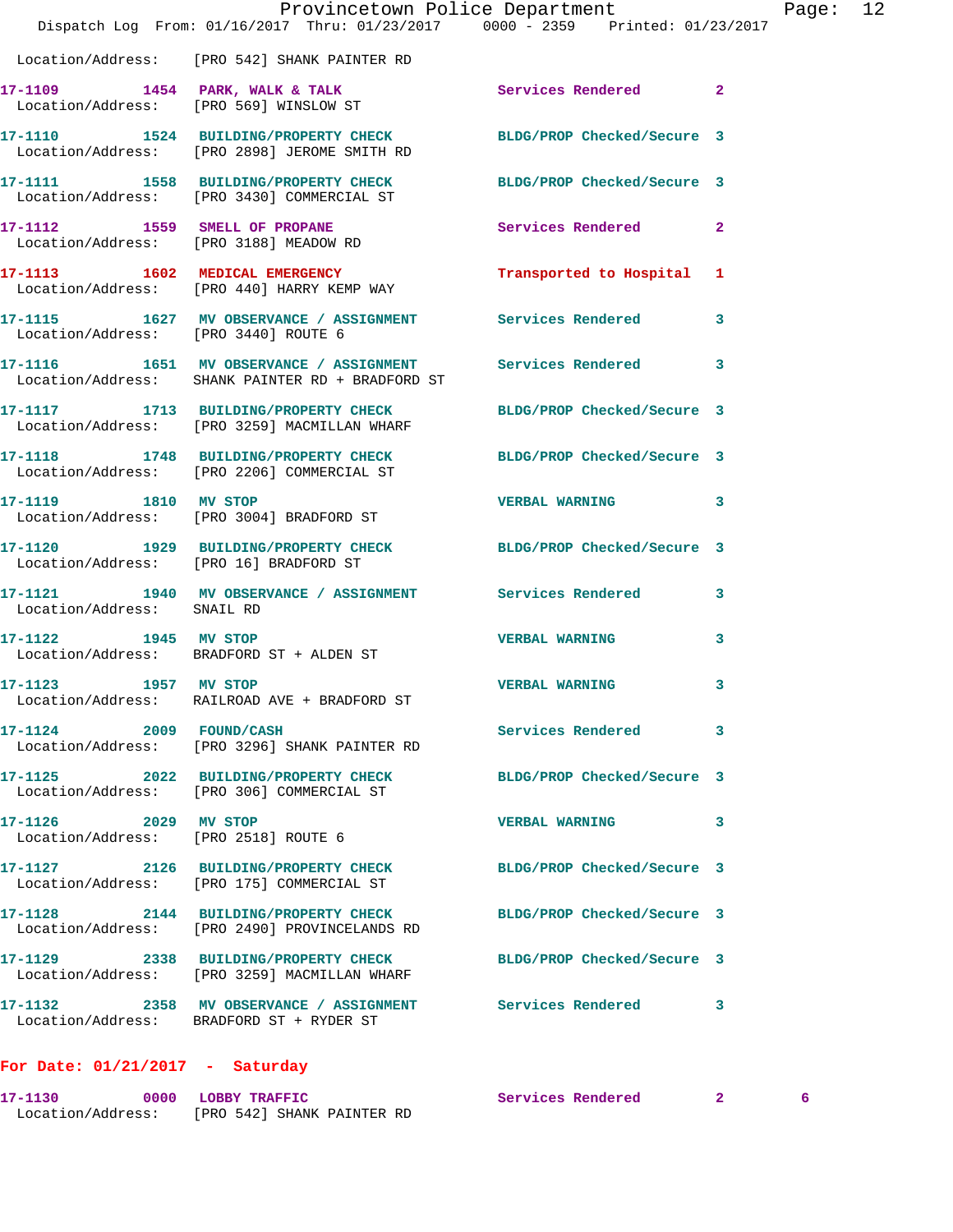|                                      | Provincetown Police Department                                                                                          |                            |                |
|--------------------------------------|-------------------------------------------------------------------------------------------------------------------------|----------------------------|----------------|
|                                      | Dispatch Log From: 01/16/2017 Thru: 01/23/2017 0000 - 2359 Printed: 01/23/2017                                          |                            |                |
|                                      | 17-1131 0001 MV OBSERVANCE / ASSIGNMENT No Action Required<br>Location/Address: HOWLAND ST + BRADFORD ST                |                            | 3              |
|                                      | 17-1133 0031 BUILDING/PROPERTY CHECK BLDG/PROP Checked/Secure 3<br>Location/Address: [PRO 1638] COMMERCIAL ST           |                            |                |
| Location/Address: SHANK PAINTER RD   | 17-1134 0057 MV OBSERVANCE / ASSIGNMENT                                                                                 | <b>No Action Required</b>  | 3              |
|                                      | 17-1135 0106 BUILDING/PROPERTY CHECK BLDG/PROP Checked/Secure 3<br>Location/Address: [PRO 357] COMMERCIAL ST            |                            |                |
|                                      | 17-1136      0119   MV OBSERVANCE / ASSIGNMENT       Services Rendered<br>Location/Address:   BRADFORD ST + STANDISH ST |                            | 3              |
|                                      | 17-1137 0207 BY-LAW VIOLATION<br>Location/Address: [PRO 105] COMMERCIAL ST                                              | SPOKEN TO                  | 2              |
|                                      | 17-1138 0223 BUILDING/PROPERTY CHECK<br>Location/Address: [PRO 545] SHANK PAINTER RD                                    | BLDG/PROP Checked/Secure 3 |                |
|                                      | 17-1139 0225 BUILDING/PROPERTY CHECK<br>Location/Address: [PRO 440] HARRY KEMP WAY                                      | BLDG/PROP Checked/Secure 3 |                |
|                                      | 17-1142 0312 BUILDING/PROPERTY CHECK<br>Location/Address: [PRO 519] RACE POINT RD                                       | BLDG/PROP Checked/Secure 3 |                |
|                                      | 17-1143 0333 ALARM - GENERAL<br>Location/Address: [PRO 446] HOWLAND ST                                                  | False Alarm                | 1              |
|                                      | 17-1144 0403 BUILDING/PROPERTY CHECK BLDG/PROP Checked/Secure 3<br>Location/Address: [PRO 444] HIGH POLE HILL           |                            |                |
|                                      | 17-1145 0531 BUILDING/PROPERTY CHECK<br>Location/Address: [PRO 530] SHANK PAINTER RD                                    | BLDG/PROP Checked/Secure 3 |                |
| Location/Address: ROUTE 6            | 17-1146 0540 BUILDING/PROPERTY CHECK Services Rendered                                                                  |                            | 3              |
|                                      | 17-1147 0620 MV OBSERVANCE / ASSIGNMENT<br>Location/Address: [PRO 447] JEROME SMITH RD                                  | No Action Required         | 3              |
| Location/Address: [PRO 2521] ROUTE 6 | 17-1148 0738 MV OBSERVANCE / ASSIGNMENT Services Rendered                                                               |                            | 3              |
|                                      | 17-1149 0813 BUILDING/PROPERTY CHECK Services Rendered<br>Location/Address: [PRO 3259] MACMILLAN WHARF                  |                            | 3              |
|                                      | 17-1150 0821 BUILDING/PROPERTY CHECK<br>Location/Address: [PRO 2490] PROVINCELANDS RD                                   | <b>Services Rendered</b>   | 3              |
|                                      | 17-1151 0853 PARKING COMPLAINT / GENERAL Services Rendered<br>Location/Address: JOHNSON ST + COMMERCIAL ST              |                            | 3              |
|                                      | 17-1152 0952 PARK, WALK & TALK<br>Location/Address: [PRO 3966] SHANK PAINTER RD                                         | <b>Services Rendered</b>   | $\overline{2}$ |
| 17-1153 0959 PARADE                  | Location/Address: [PRO 2500] COMMERCIAL ST                                                                              | <b>Services Rendered</b>   | $\mathbf{2}$   |
|                                      | 17-1154 1043 ANIMAL CALL/STRANDED<br>Location/Address: [PRO 361] COMMERCIAL ST                                          | Taken/Referred to Other    | $\overline{2}$ |
|                                      | 17-1155 1133 MEDICAL EMERGENCY/D.O.T.<br>Location/Address: [PRO 440] HARRY KEMP WAY                                     | Transported to Hospital    | 1              |
| 17-1157 1214 FIRE, OTHER             | Location/Address: [PRO 2818] CONWELL ST                                                                                 | <b>Services Rendered</b>   | 1              |
|                                      |                                                                                                                         | Could Not Locate           | 3              |

Location/Address: [PRO 3163] WINTHROP ST

Page: 13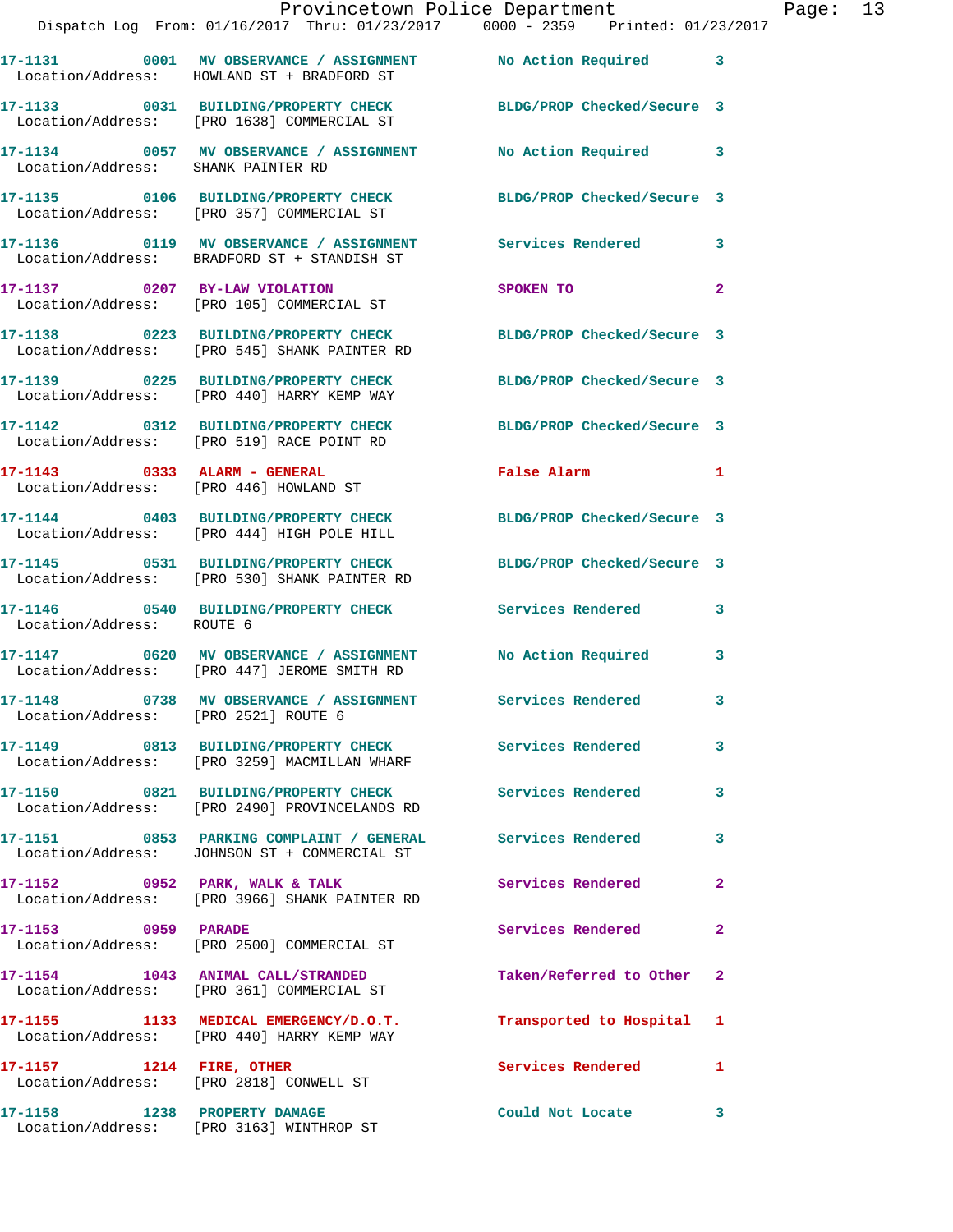Page: 14

|                                                                         | Provincetown Police Department<br>Dispatch Log From: 01/16/2017 Thru: 01/23/2017 0000 - 2359 Printed: 01/23/2017 |                            |              | Page         |
|-------------------------------------------------------------------------|------------------------------------------------------------------------------------------------------------------|----------------------------|--------------|--------------|
|                                                                         | 17-1159 1323 SUSPICIOUS ACTIVITY THE GONE ON ARRIVAL<br>Location/Address: SHANK PAINTER RD + BRADFORD ST         |                            | $\mathbf{2}$ |              |
| Location/Address: [PRO 2513] ROUTE 6                                    | 17-1160 1330 MV OBSERVANCE / ASSIGNMENT Services Rendered 3                                                      |                            |              |              |
|                                                                         | 17-1161 1354 BUILDING/PROPERTY CHECK Services Rendered<br>Location/Address: [PRO 2898] JEROME SMITH RD           |                            | 3            |              |
|                                                                         | 17-1162 1428 BOAT/HARBORMASTER<br>Location/Address: [PRO 350] COMMERCIAL ST                                      | Taken/Referred to Other 2  |              |              |
|                                                                         | 17-1163 1910 PARKING COMPLAINT / GENERAL Services Rendered<br>Location/Address: [PRO 961] JOHNSON ST             |                            | $\mathbf{3}$ |              |
| Location/Address: [PRO 2518] ROUTE 6                                    | 17-1164 2214 ASSIST AGENCY / MUTUAL AID Services Rendered 3                                                      |                            |              |              |
|                                                                         | 17-1165 2333 ASSIST CITIZEN<br>Location/Address: [PRO 542] SHANK PAINTER RD                                      | Taken to Family/Guardian 3 |              |              |
| For Date: $01/22/2017$ - Sunday                                         |                                                                                                                  |                            |              |              |
|                                                                         | 17-1180 0000 LOBBY TRAFFIC<br>Location/Address: [PRO 542] SHANK PAINTER RD                                       | Services Rendered 2        |              | 11           |
|                                                                         | 17-1167 		 0735 BUILDING/PROPERTY CHECK 		 BLDG/PROP Checked/Secure 3<br>Location/Address: [PRO 16] BRADFORD ST  |                            |              |              |
|                                                                         | 17-1168 0800 BUILDING/PROPERTY CHECK BLDG/PROP Checked/Secure 3<br>Location/Address: [PRO 433] RYDER ST EXT      |                            |              |              |
|                                                                         | 17-1169 6856 MV OBSERVANCE / ASSIGNMENT Services Rendered<br>Location/Address: SNAIL RD + COMMERCIAL ST          |                            | 3            |              |
| 17-1170 0859 FOLLOW UP                                                  | Location/Address: [PRO 1075] PLEASANT ST                                                                         | Could Not Locate 2         |              | $\mathbf{1}$ |
|                                                                         | 17-1171 0948 MV OBSERVANCE / ASSIGNMENT Services Rendered<br>Location/Address: [PRO 3430] COMMERCIAL ST          |                            | 3            |              |
| 17-1173 1050 MV LOCKOUT                                                 | Location/Address: [PRO 539] SHANK PAINTER RD                                                                     | Services Rendered          | 2            |              |
|                                                                         | 17-1174 1136 MV OBSERVANCE / ASSIGNMENT Services Rendered<br>Location/Address: ALDEN ST + BRADFORD ST            |                            | 3            |              |
| 17-1175 1219 DOG FOUND                                                  | Location/Address: [PRO 444] HIGH POLE HILL                                                                       | Taken to Family/Guardian 2 |              |              |
| 17-1176 1240 FIREARMS / WEAPONS<br>Location/Address: [PRO 2580] ROUTE 6 |                                                                                                                  | Services Rendered          | $\mathbf{2}$ |              |
| 17-1177 1326 MEDICAL EMERGENCY                                          | Location/Address: [PRO 395] COMMERCIAL ST                                                                        | Transported to Hospital 1  |              |              |
|                                                                         | 17-1179 1346 BUILDING/PROPERTY CHECK<br>Location/Address: [PRO 1638] COMMERCIAL ST                               | BLDG/PROP Checked/Secure 3 |              |              |
| 17–1181                                                                 | 1415 BUILDING/PROPERTY CHECK                                                                                     | Services Rendered 3        |              |              |

**17-1182 1439 RESIDENTIAL BURGLAR ALARM False Alarm 1**  Location/Address: [PRO 733] BRADFORD ST

Location/Address: [PRO 3259] MACMILLAN WHARF

**17-1183 1610 BUILDING/PROPERTY CHECK BLDG/PROP Checked/Secure 3**  Location/Address: [PRO 1646] WINSLOW ST

**17-1184 1617 BUILDING/PROPERTY CHECK BLDG/PROP Checked/Secure 3**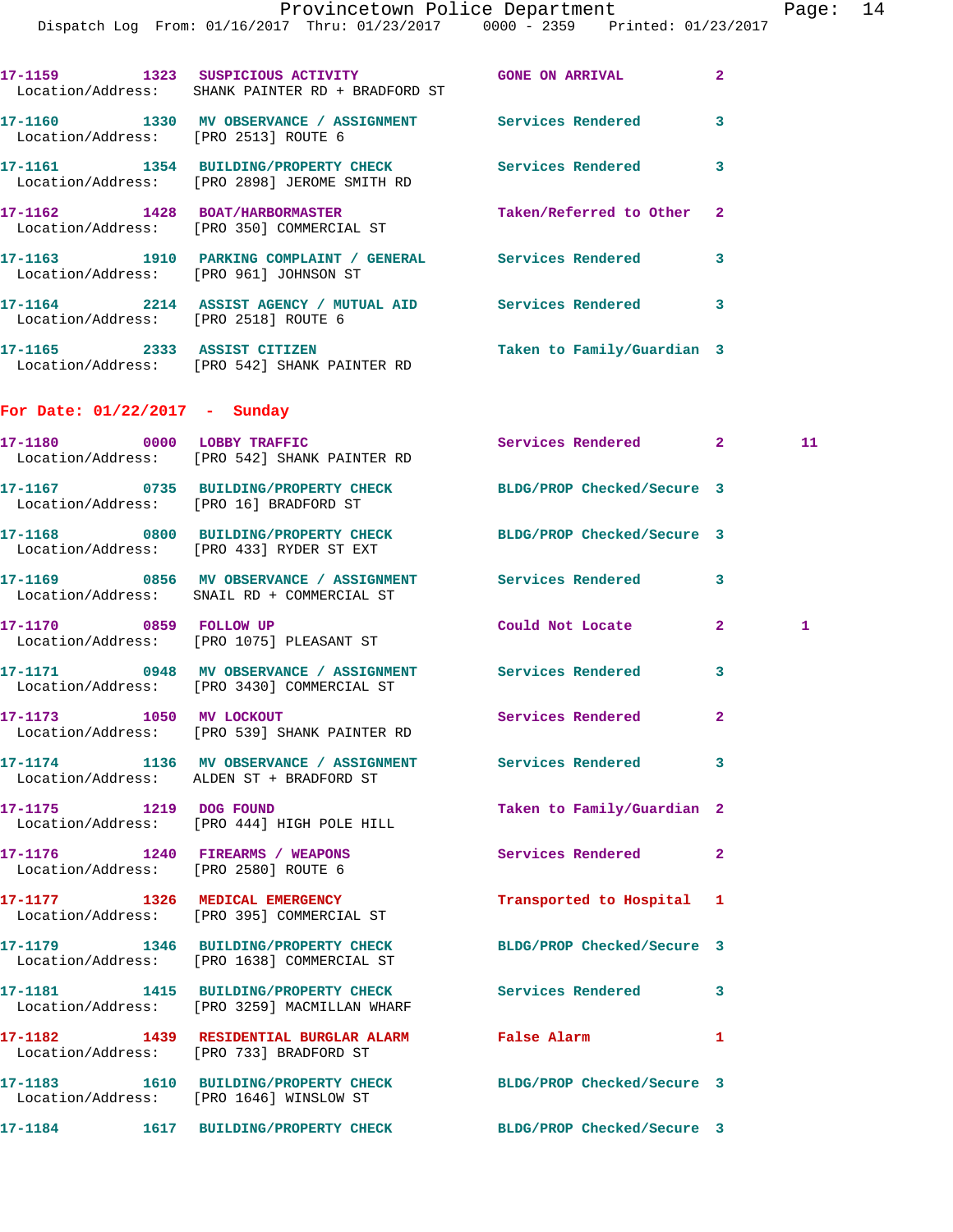|                                                                                                                                                                                                                                                                                                                                                                                                                                                                                                                                                                                                                                                                                                                                                                                                                                                                                                                                                                                                                                                                                                  | 3                                                                                                                                                                                                                                                                                                                                                                                                                                                                                                                                                                                                                                                                                                                                                                                                                                                        |
|--------------------------------------------------------------------------------------------------------------------------------------------------------------------------------------------------------------------------------------------------------------------------------------------------------------------------------------------------------------------------------------------------------------------------------------------------------------------------------------------------------------------------------------------------------------------------------------------------------------------------------------------------------------------------------------------------------------------------------------------------------------------------------------------------------------------------------------------------------------------------------------------------------------------------------------------------------------------------------------------------------------------------------------------------------------------------------------------------|----------------------------------------------------------------------------------------------------------------------------------------------------------------------------------------------------------------------------------------------------------------------------------------------------------------------------------------------------------------------------------------------------------------------------------------------------------------------------------------------------------------------------------------------------------------------------------------------------------------------------------------------------------------------------------------------------------------------------------------------------------------------------------------------------------------------------------------------------------|
|                                                                                                                                                                                                                                                                                                                                                                                                                                                                                                                                                                                                                                                                                                                                                                                                                                                                                                                                                                                                                                                                                                  | 3                                                                                                                                                                                                                                                                                                                                                                                                                                                                                                                                                                                                                                                                                                                                                                                                                                                        |
|                                                                                                                                                                                                                                                                                                                                                                                                                                                                                                                                                                                                                                                                                                                                                                                                                                                                                                                                                                                                                                                                                                  | 3                                                                                                                                                                                                                                                                                                                                                                                                                                                                                                                                                                                                                                                                                                                                                                                                                                                        |
| <b>VERBAL WARNING</b>                                                                                                                                                                                                                                                                                                                                                                                                                                                                                                                                                                                                                                                                                                                                                                                                                                                                                                                                                                                                                                                                            | 3                                                                                                                                                                                                                                                                                                                                                                                                                                                                                                                                                                                                                                                                                                                                                                                                                                                        |
|                                                                                                                                                                                                                                                                                                                                                                                                                                                                                                                                                                                                                                                                                                                                                                                                                                                                                                                                                                                                                                                                                                  |                                                                                                                                                                                                                                                                                                                                                                                                                                                                                                                                                                                                                                                                                                                                                                                                                                                          |
|                                                                                                                                                                                                                                                                                                                                                                                                                                                                                                                                                                                                                                                                                                                                                                                                                                                                                                                                                                                                                                                                                                  |                                                                                                                                                                                                                                                                                                                                                                                                                                                                                                                                                                                                                                                                                                                                                                                                                                                          |
|                                                                                                                                                                                                                                                                                                                                                                                                                                                                                                                                                                                                                                                                                                                                                                                                                                                                                                                                                                                                                                                                                                  |                                                                                                                                                                                                                                                                                                                                                                                                                                                                                                                                                                                                                                                                                                                                                                                                                                                          |
|                                                                                                                                                                                                                                                                                                                                                                                                                                                                                                                                                                                                                                                                                                                                                                                                                                                                                                                                                                                                                                                                                                  |                                                                                                                                                                                                                                                                                                                                                                                                                                                                                                                                                                                                                                                                                                                                                                                                                                                          |
| <b>Services Rendered</b>                                                                                                                                                                                                                                                                                                                                                                                                                                                                                                                                                                                                                                                                                                                                                                                                                                                                                                                                                                                                                                                                         | 1                                                                                                                                                                                                                                                                                                                                                                                                                                                                                                                                                                                                                                                                                                                                                                                                                                                        |
|                                                                                                                                                                                                                                                                                                                                                                                                                                                                                                                                                                                                                                                                                                                                                                                                                                                                                                                                                                                                                                                                                                  |                                                                                                                                                                                                                                                                                                                                                                                                                                                                                                                                                                                                                                                                                                                                                                                                                                                          |
|                                                                                                                                                                                                                                                                                                                                                                                                                                                                                                                                                                                                                                                                                                                                                                                                                                                                                                                                                                                                                                                                                                  |                                                                                                                                                                                                                                                                                                                                                                                                                                                                                                                                                                                                                                                                                                                                                                                                                                                          |
| No Action Required                                                                                                                                                                                                                                                                                                                                                                                                                                                                                                                                                                                                                                                                                                                                                                                                                                                                                                                                                                                                                                                                               | 3                                                                                                                                                                                                                                                                                                                                                                                                                                                                                                                                                                                                                                                                                                                                                                                                                                                        |
|                                                                                                                                                                                                                                                                                                                                                                                                                                                                                                                                                                                                                                                                                                                                                                                                                                                                                                                                                                                                                                                                                                  | 3                                                                                                                                                                                                                                                                                                                                                                                                                                                                                                                                                                                                                                                                                                                                                                                                                                                        |
|                                                                                                                                                                                                                                                                                                                                                                                                                                                                                                                                                                                                                                                                                                                                                                                                                                                                                                                                                                                                                                                                                                  |                                                                                                                                                                                                                                                                                                                                                                                                                                                                                                                                                                                                                                                                                                                                                                                                                                                          |
|                                                                                                                                                                                                                                                                                                                                                                                                                                                                                                                                                                                                                                                                                                                                                                                                                                                                                                                                                                                                                                                                                                  |                                                                                                                                                                                                                                                                                                                                                                                                                                                                                                                                                                                                                                                                                                                                                                                                                                                          |
| Services Rendered                                                                                                                                                                                                                                                                                                                                                                                                                                                                                                                                                                                                                                                                                                                                                                                                                                                                                                                                                                                                                                                                                | 2                                                                                                                                                                                                                                                                                                                                                                                                                                                                                                                                                                                                                                                                                                                                                                                                                                                        |
|                                                                                                                                                                                                                                                                                                                                                                                                                                                                                                                                                                                                                                                                                                                                                                                                                                                                                                                                                                                                                                                                                                  |                                                                                                                                                                                                                                                                                                                                                                                                                                                                                                                                                                                                                                                                                                                                                                                                                                                          |
|                                                                                                                                                                                                                                                                                                                                                                                                                                                                                                                                                                                                                                                                                                                                                                                                                                                                                                                                                                                                                                                                                                  |                                                                                                                                                                                                                                                                                                                                                                                                                                                                                                                                                                                                                                                                                                                                                                                                                                                          |
| Location/Address: [PRO 16] BRADFORD ST<br>Location/Address: [PRO 2977] COMMERCIAL ST<br>Location/Address: ROUTE 6 + HOWLAND ST<br>Location/Address: [PRO 94] BRADFORD ST<br>17-1188 1707 MV STOP<br>Location/Address: [PRO 521] ROUTE 6<br>Location/Address: [PRO 525] COMMERCIAL ST<br>17-1190 1835 BUILDING/PROPERTY CHECK<br>Location/Address: [PRO 2483] COMMERCIAL ST<br>Location/Address: [PRO 3259] MACMILLAN WHARF<br>17-1192 2016 BUILDING/PROPERTY CHECK<br>Location/Address: [PRO 182] COMMERCIAL ST<br>Location/Address: [PRO 965] KIMBERLY LN<br>17-1194 2137 BUILDING/PROPERTY CHECK<br>Location/Address: [PRO 530] SHANK PAINTER RD<br>Location/Address: [PRO 444] HIGH POLE HILL<br>Location/Address: [PRO 2577] BRADFORD ST<br>Location/Address: COMMERCIAL ST + SNAIL RD<br>For Date: $01/23/2017$ - Monday<br>Location/Address: [PRO 3259] MACMILLAN WHARF<br>17-1199 0002 LOBBY TRAFFIC<br>Location/Address: [PRO 542] SHANK PAINTER RD<br>17-1200 0038 BUILDING/PROPERTY CHECK<br>Location/Address: [PRO 530] SHANK PAINTER RD<br>Location/Address: [PRO 519] RACE POINT RD | Provincetown Police Department<br>Dispatch Log From: 01/16/2017 Thru: 01/23/2017 0000 - 2359 Printed: 01/23/2017<br>17-1185 1627 BUILDING/PROPERTY CHECK Services Rendered<br>17-1186 1637 MV OBSERVANCE / ASSIGNMENT Services Rendered<br>17-1187 1701 MV OBSERVANCE / ASSIGNMENT Services Rendered<br>17-1189 1746 BUILDING/PROPERTY CHECK BLDG/PROP Checked/Secure 3<br>BLDG/PROP Checked/Secure 3<br>17-1191 2008 BUILDING/PROPERTY CHECK<br>BLDG/PROP Checked/Secure 3<br>BLDG/PROP Checked/Secure 3<br>17-1193 2023 MEDICAL ALERT ACTIVATION<br>BLDG/PROP Checked/Secure 3<br>17-1195 2142 BUILDING/PROPERTY CHECK<br>BLDG/PROP Checked/Secure 3<br>17-1196 2142 MV OBSERVANCE / ASSIGNMENT<br>17-1197 2359 MV OBSERVANCE / ASSIGNMENT Services Rendered<br>BLDG/PROP Checked/Secure 3<br>BLDG/PROP Checked/Secure 3<br>BLDG/PROP Checked/Secure 3 |

Page: 15

**17-1202 0106 MV OBSERVANCE / ASSIGNMENT BLDG/PROP Checked/Secure 3**  Location/Address: [PRO 2577] BRADFORD ST

**17-1203 0116 MV OBSERVANCE / ASSIGNMENT Services Rendered 3**  Location/Address: SHANK PAINTER RD + JEROME SMITH RD **17-1204 0127 ASSIST AGENCY / BCC/TRURO Services Rendered 3**  Location/Address: [TRU] ROUTE 6 **17-1205 0148 BUILDING/PROPERTY CHECK Services Rendered 3**  Location/Address: [PRO 2483] COMMERCIAL ST

**17-1206 0207 ALARM - GENERAL Services Rendered 1**  Location/Address: [PRO 2765] GEORGES PATH